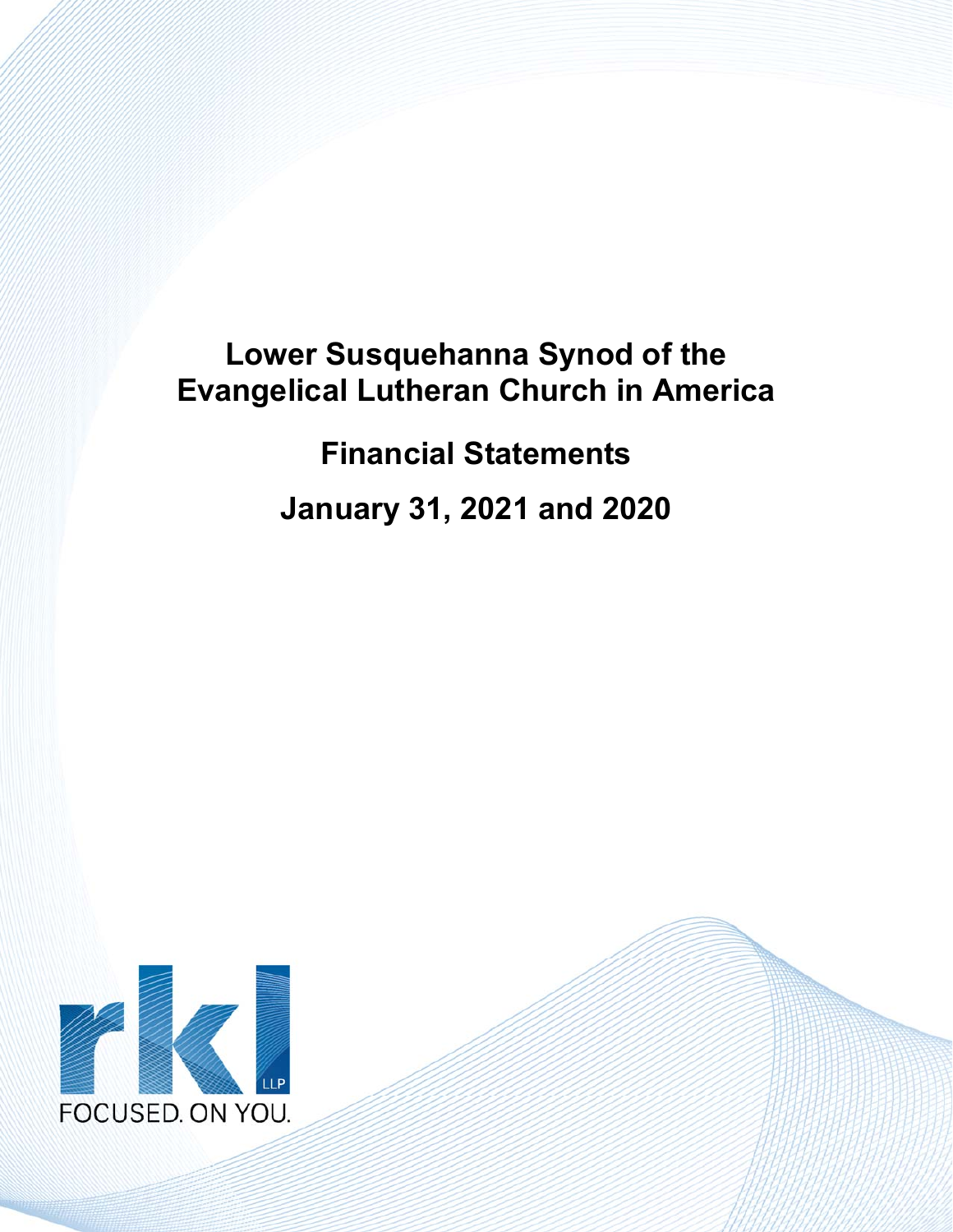Table of Contents January 31, 2021 and 2020

|                                         | Page       |
|-----------------------------------------|------------|
| <b>INDEPENDENT AUDITOR'S REPORT</b>     | 1 and $2$  |
| <b>FINANCIAL STATEMENTS</b>             |            |
| <b>Statement of Financial Position</b>  | 3          |
| <b>Statement of Activities</b>          | 4          |
| <b>Statement of Functional Expenses</b> | $5$ to $8$ |
| <b>Statement of Cash Flows</b>          | 9          |
| <b>Notes to Financial Statements</b>    | 10 to $23$ |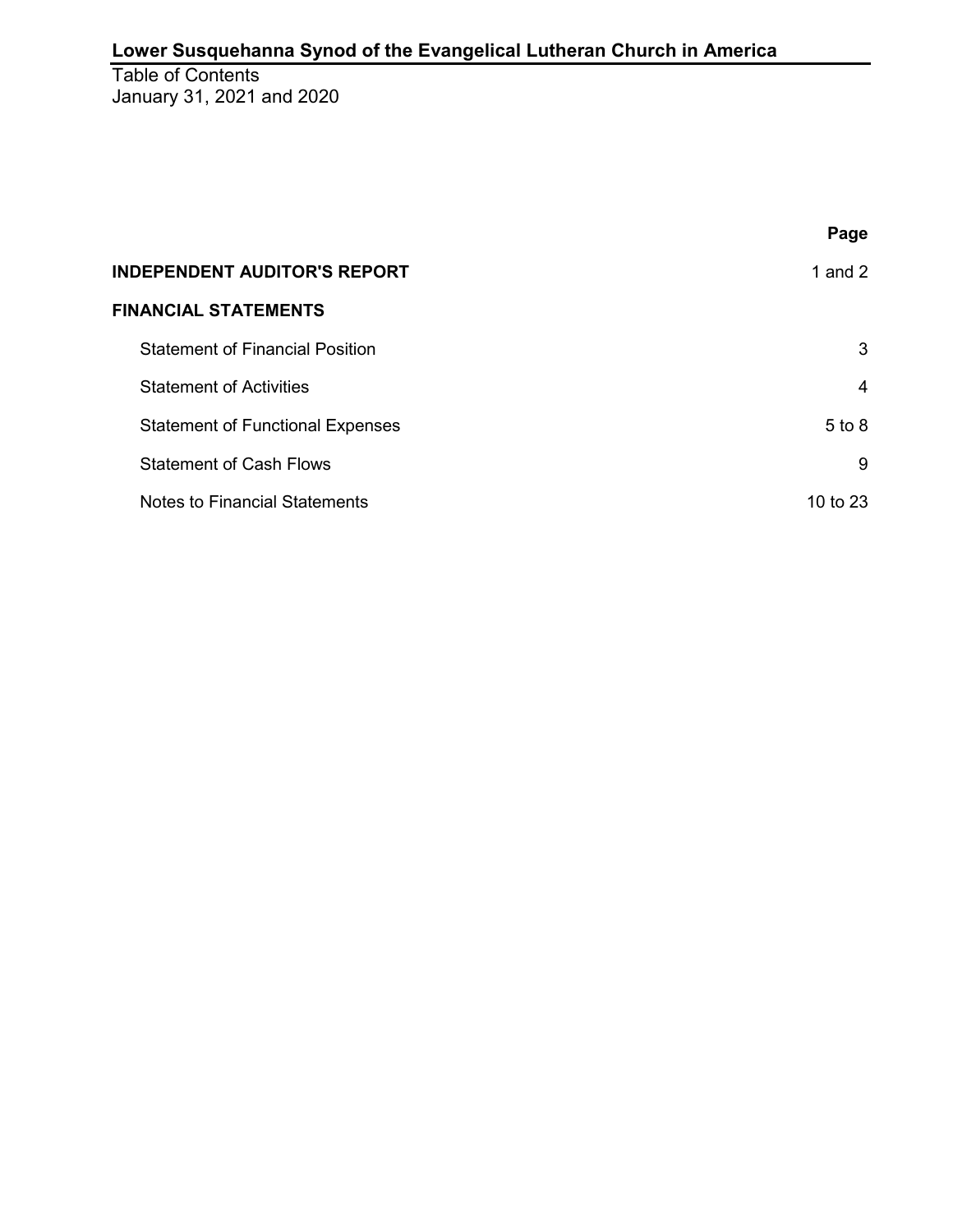

## **Independent Auditor's Report**

To the Synod Council Lower Susquehanna Synod of the Evangelical Lutheran Church in America Harrisburg, Pennsylvania

#### **Report on the Financial Statements**

We have audited the accompanying financial statements of the Lower Susquehanna Synod of the Evangelical Lutheran Church in America, which comprise the statement of financial position as of January 31, 2021 and 2020, and the related statements of activities, functional expenses, and cash flows for the years then ended, and the related notes to the financial statements.

#### **Management's Responsibility for the Financial Statements**

Management is responsible for the preparation and fair presentation of these financial statements in accordance with accounting principles generally accepted in the United States of America; this includes the design, implementation, and maintenance of internal control relevant to the preparation and fair presentation of financial statements that are free from material misstatement, whether due to fraud or error.

#### **Auditor's Responsibility**

Our responsibility is to express an opinion on these financial statements based on our audits. We conducted our audits in accordance with auditing standards generally accepted in the United States of America. Those standards require that we plan and perform the audit to obtain reasonable assurance about whether the financial statements are free from material misstatement.

An audit involves performing procedures to obtain audit evidence about the amounts and disclosures in the financial statements. The procedures selected depend on the auditor's judgment, including the assessment of the risks of material misstatement of the financial statements, whether due to fraud or error. In making those risk assessments, the auditor considers internal control relevant to the entity's preparation and fair presentation of the financial statements in order to design audit procedures that are appropriate in the circumstances, but not for the purpose of expressing an opinion on the effectiveness of the entity's internal control. Accordingly, we express no such opinion. An audit also includes evaluating the appropriateness of accounting policies used and the reasonableness of significant accounting estimates made by management, as well as evaluating the overall presentation of the financial statements.

We believe that the audit evidence we have obtained is sufficient and appropriate to provide a basis for our audit opinion.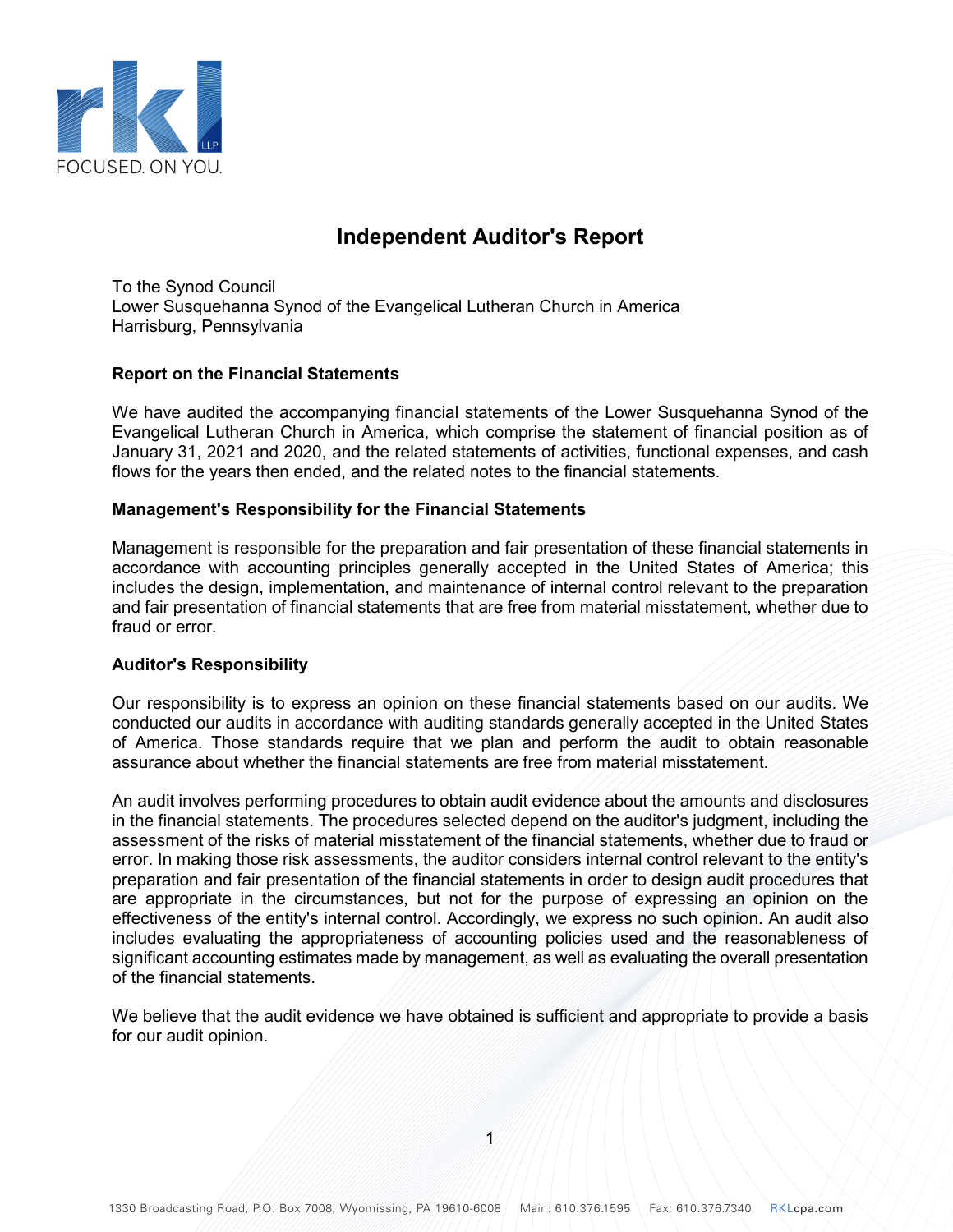#### **Opinion**

In our opinion, the financial statements referred to above present fairly, in all material respects, the financial position of the Lower Susquehanna Synod of the Evangelical Lutheran Church in America as of January 31, 2021 and 2020, and the changes in its net assets and its cash flows for the years then ended, in accordance with accounting principles generally accepted in the United States of America.

RKL LIP

May 26, 2021 Wyomissing, Pennsylvania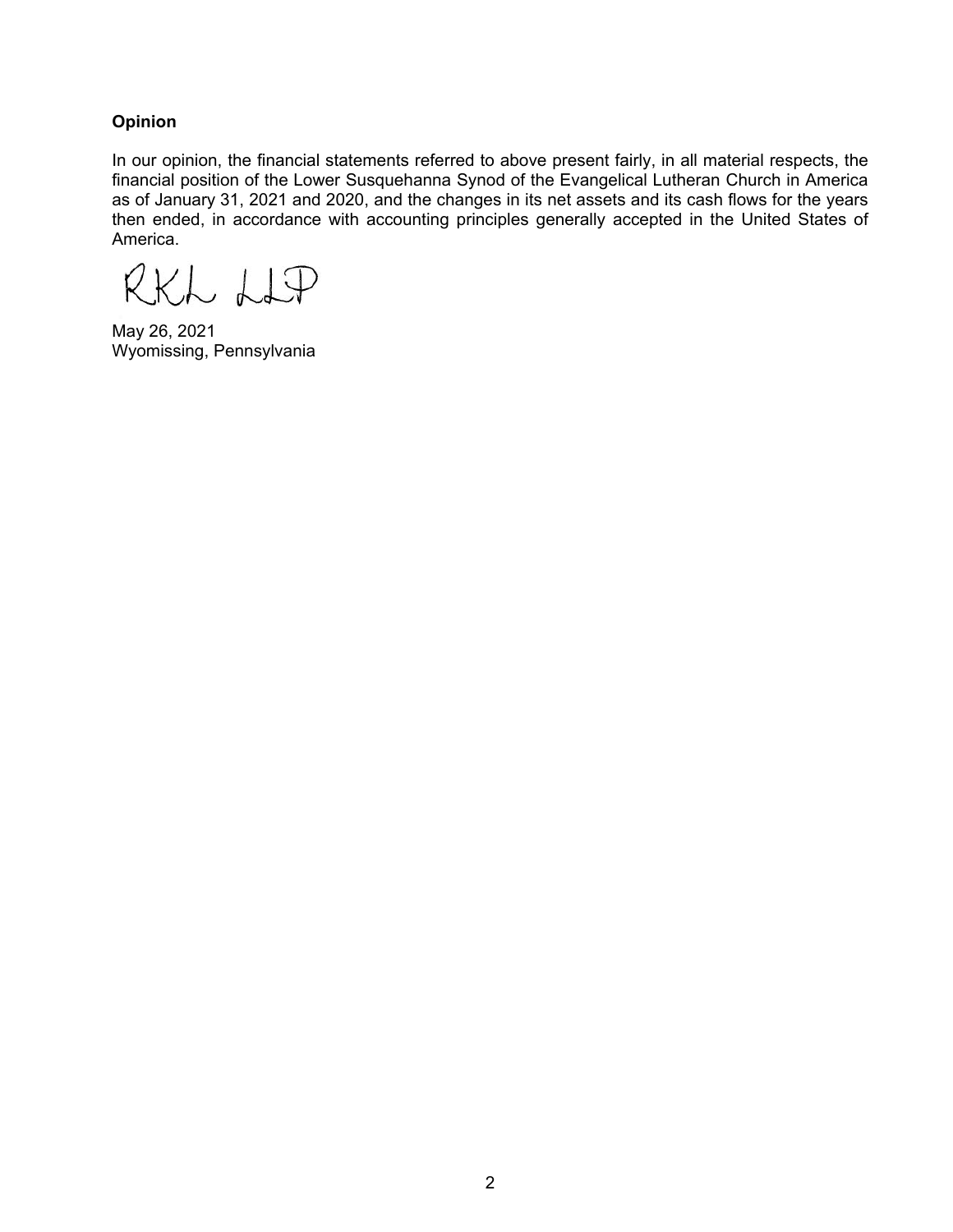Statement of Financial Position

|                                         | January 31, |            |    |            |
|-----------------------------------------|-------------|------------|----|------------|
|                                         |             | 2021       |    | 2020       |
| <b>Assets</b>                           |             |            |    |            |
| <b>Current Assets</b>                   |             |            |    |            |
| Cash and cash equivalents               | \$          | 695,117    | \$ | 507,849    |
| Prepaid expenses                        |             | 23,032     |    | 7,930      |
| <b>Total Current Assets</b>             |             | 718,149    |    | 515,779    |
| <b>Investments</b>                      |             |            |    |            |
| Investments, at fair value              |             | 3,073,163  |    | 2,381,801  |
| Mission investment fund, at fair value  |             | 266,866    |    | 325,704    |
| <b>Total Investments</b>                |             | 3,340,029  |    | 2,707,505  |
| <b>Other Assets</b>                     |             |            |    |            |
| Note receivable                         |             | 42,100     |    | 44,500     |
| Leasehold improvements                  |             | 19,824     |    | 19,824     |
| Equipment                               |             | 116,794    |    | 116,794    |
| Accumulated depreciation                |             | (136, 618) |    | (136, 494) |
| <b>Total Other Assets</b>               |             | 42,100     |    | 44,624     |
| <b>Total Assets</b>                     | - \$        | 4,100,278  | \$ | 3,267,908  |
| <b>Liabilities and Net Assets</b>       |             |            |    |            |
| <b>Current Liabilities</b>              |             |            |    |            |
| Accounts payable                        | \$          | 100,899    | \$ | 138,740    |
| Deferred program support                |             | 29,450     |    | 655        |
| Other current liabilities               |             | 112,526    |    | 109,363    |
| <b>Total Current Liabilities</b>        |             | 242,875    |    | 248,758    |
| <b>Net Assets</b>                       |             |            |    |            |
| Without donor restrictions              |             | 495,396    |    | 361,572    |
| With donor restrictions                 |             | 3,362,007  |    | 2,657,578  |
| <b>Total Net Assets</b>                 |             | 3,857,403  |    | 3,019,150  |
| <b>Total Liabilities and Net Assets</b> | \$          | 4,100,278  | \$ | 3,267,908  |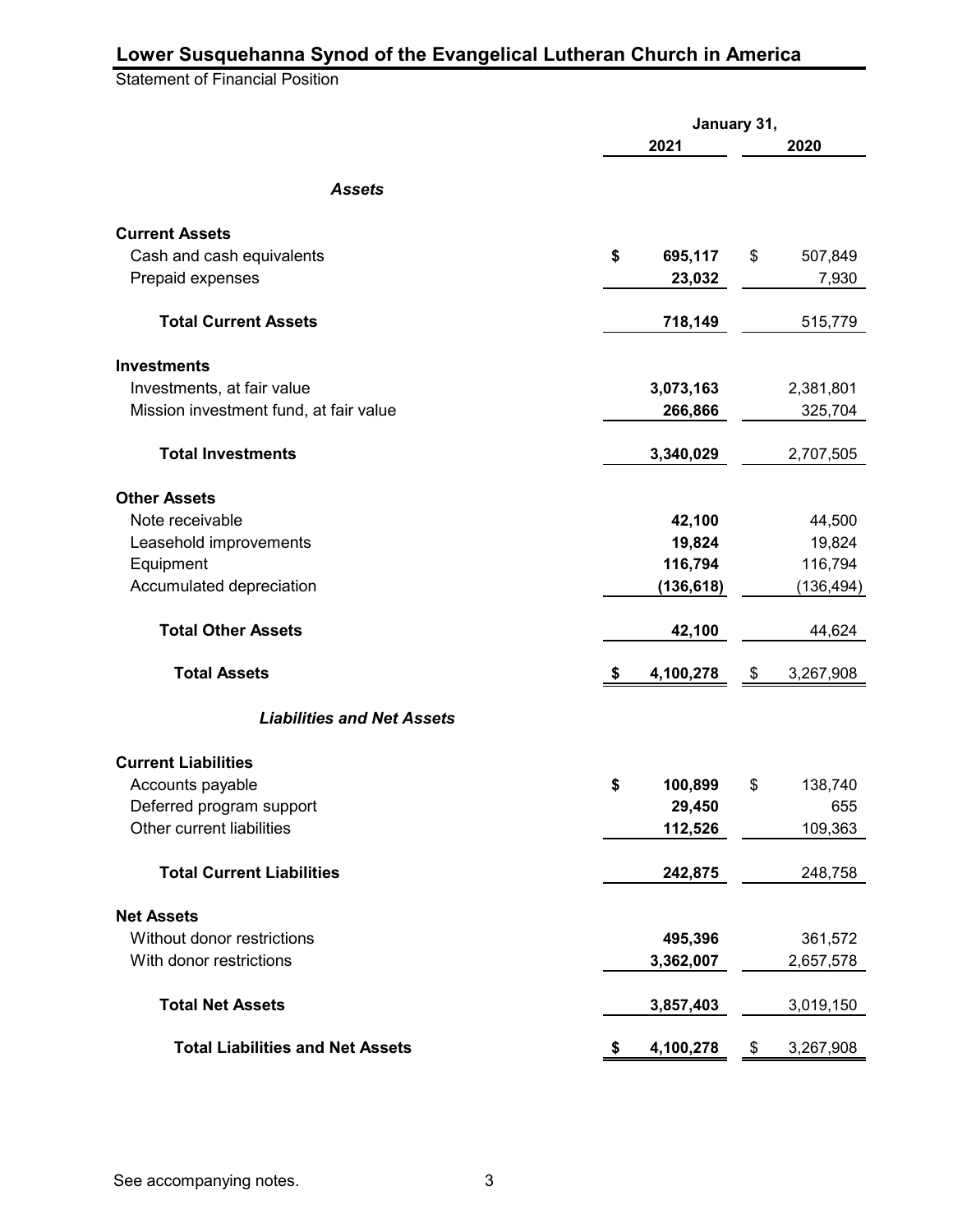## Statement of Activities

|                                                  | Year Ended January 31, 2021 |                     |                                     |    |                     |    | Year Ended January 31, 2020 |    |                   |    |           |  |
|--------------------------------------------------|-----------------------------|---------------------|-------------------------------------|----|---------------------|----|-----------------------------|----|-------------------|----|-----------|--|
|                                                  | <b>Without Donor</b>        |                     | <b>With Donor</b>                   |    |                     |    | <b>Without Donor</b>        |    | <b>With Donor</b> |    |           |  |
|                                                  |                             | <b>Restrictions</b> | <b>Total</b><br><b>Restrictions</b> |    | <b>Restrictions</b> |    | <b>Restrictions</b>         |    | <b>Total</b>      |    |           |  |
| <b>Support and Revenue</b>                       |                             |                     |                                     |    |                     |    |                             |    |                   |    |           |  |
| Benevolence                                      |                             |                     |                                     |    |                     |    |                             |    |                   |    |           |  |
| Mission support                                  | \$                          | 2,323,835           | \$                                  | \$ | 2,323,835           | \$ | 2,472,478                   | \$ |                   | \$ | 2,472,478 |  |
| Churchwide special                               |                             |                     | 323,446                             |    | 323,446             |    |                             |    | 406,964           |    | 406,964   |  |
| Synod special                                    |                             |                     | 187,632                             |    | 187,632             |    |                             |    | 329,967           |    | 329,967   |  |
| Other special                                    |                             |                     | 71,115                              |    | 71,115              |    |                             |    | 100,364           |    | 100,364   |  |
| Always Being Made New                            |                             |                     |                                     |    |                     |    |                             |    | 101,561           |    | 101,561   |  |
| Grants and support                               |                             | 409,932             | 96,855                              |    | 506,787             |    | 320,544                     |    | 147,638           |    | 468,182   |  |
| Program ministries, fees, and reimbursements     |                             | 5,069               | 5,571                               |    | 10,640              |    | 217,599                     |    |                   |    | 217,599   |  |
| Net assets released from restrictions            |                             | 741,134             | (741, 134)                          |    |                     |    | 1,176,643                   |    | (1, 176, 643)     |    |           |  |
| <b>Total Support and Revenue</b>                 |                             | 3,479,970           | (56, 515)                           |    | 3,423,455           |    | 4, 187, 264                 |    | (90, 149)         |    | 4,097,115 |  |
| <b>Operating Expenses</b>                        |                             |                     |                                     |    |                     |    |                             |    |                   |    |           |  |
| Program services                                 |                             | 3,047,360           |                                     |    | 3,047,360           |    | 3,475,825                   |    |                   |    | 3,475,825 |  |
| Supporting services                              |                             |                     |                                     |    |                     |    |                             |    |                   |    |           |  |
| Management and general                           |                             | 483,745             |                                     |    | 483,745             |    | 629,520                     |    |                   |    | 629,520   |  |
| Fund-raising                                     |                             | 62,508              |                                     |    | 62,508              |    | 70,330                      |    |                   |    | 70,330    |  |
| <b>Total Operating Expenses</b>                  |                             | 3,593,613           |                                     |    | 3,593,613           |    | 4,175,675                   |    |                   |    | 4,175,675 |  |
| <b>Changes in Net Assets from Operations</b>     |                             | (113, 643)          | (56, 515)                           |    | (170, 158)          |    | 11,589                      |    | (90, 149)         |    | (78, 560) |  |
| <b>Nonoperating Activities</b>                   |                             |                     |                                     |    |                     |    |                             |    |                   |    |           |  |
| Interest and dividend income, net                |                             | 6,627               | 6,661                               |    | 13,288              |    | 7,373                       |    | 16,622            |    | 23,995    |  |
| Governmental grant income                        |                             | 234,127             |                                     |    | 234,127             |    |                             |    |                   |    |           |  |
| Net realized and unrealized gains on investments |                             | 6,713               | 754,283                             |    | 760,996             |    | 6,516                       |    | 247,128           |    | 253,644   |  |
| <b>Total Nonoperating Activities</b>             |                             | 247,467             | 760,944                             |    | 1,008,411           |    | 13,889                      |    | 263,750           |    | 277,639   |  |
| <b>Changes in Net Assets</b>                     |                             | 133,824             | 704,429                             |    | 838,253             |    | 25,478                      |    | 173,601           |    | 199,079   |  |
| Net Assets at Beginning of Year                  |                             | 361,572             | 2,657,578                           |    | 3,019,150           |    | 336,094                     |    | 2,483,977         |    | 2,820,071 |  |
| Net Assets at End of Year                        |                             | 495,396             | 3,362,007                           |    | 3,857,403           | \$ | 361,572                     | \$ | 2,657,578         |    | 3,019,150 |  |
|                                                  |                             |                     |                                     |    |                     |    |                             |    |                   |    |           |  |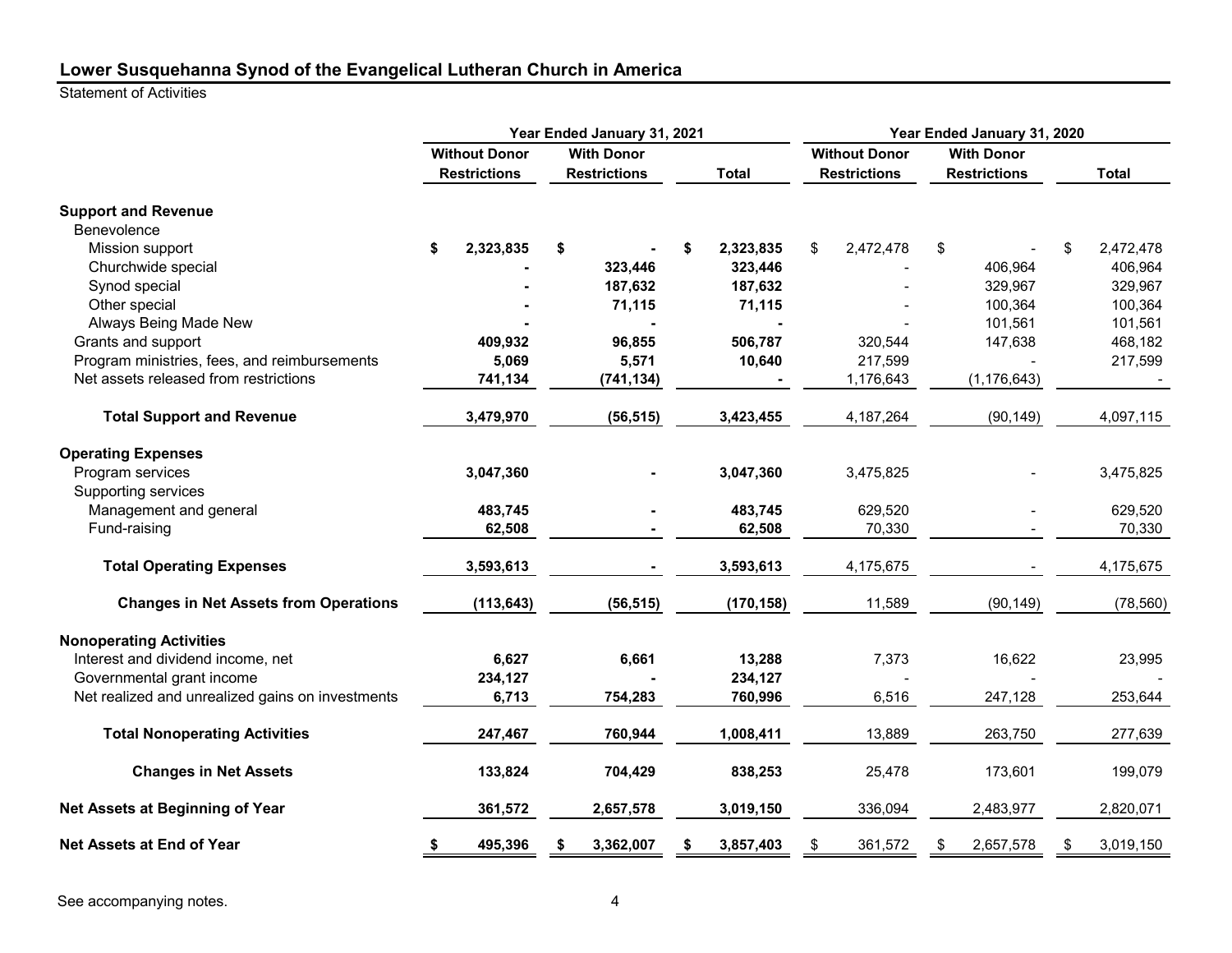Statement of Functional Expenses

|                                            |                            |                 |                   |       | Year Ended January 31, 2021 |  |               |
|--------------------------------------------|----------------------------|-----------------|-------------------|-------|-----------------------------|--|---------------|
|                                            | <b>Supporting Services</b> |                 |                   |       |                             |  |               |
|                                            |                            |                 | <b>Management</b> |       |                             |  |               |
|                                            |                            | Program         | and               |       | Fund-                       |  |               |
|                                            |                            | <b>Services</b> | Administrative    |       | Raising                     |  | Total         |
|                                            |                            |                 |                   |       |                             |  |               |
| <b>Expenses</b><br>ELCA churchwide mission |                            |                 |                   |       |                             |  |               |
|                                            |                            |                 |                   |       |                             |  |               |
| support                                    | \$                         | 711,349         | \$                |       | \$                          |  | \$<br>711,349 |
| <b>Ministry Partners</b>                   |                            |                 |                   |       |                             |  |               |
| Region 8                                   |                            | 4,000           |                   |       |                             |  | 4,000         |
| United Lutheran Seminary                   |                            | 172,500         |                   |       |                             |  | 172,500       |
| Social Ministry Organizations              |                            | 1,000           |                   |       |                             |  | 1,000         |
| PA Council of Churches                     |                            | 4,650           |                   |       |                             |  | 4,650         |
| <b>Outdoor Ministry</b>                    |                            | 71,000          |                   |       |                             |  | 71,000        |
| <b>Total Ministry Partners</b>             |                            | 253,150         |                   |       |                             |  | 253,150       |
| <b>Synodical Ministries</b>                |                            |                 |                   |       |                             |  |               |
| Care of rosters persons                    |                            | 173             |                   |       |                             |  | 173           |
| Leadership support                         |                            | 2,275           |                   |       |                             |  | 2,275         |
| Communication                              |                            | 2,199           |                   |       |                             |  | 2,199         |
| Alpha Beta Xhristo                         |                            | 1,057           |                   |       |                             |  | 1,057         |
| Resource center                            |                            | 12,558          |                   |       |                             |  | 12,558        |
| Evangelism and outreach                    |                            | 364,802         |                   |       |                             |  | 364,802       |
| Synodical worship                          |                            | 1,111           |                   |       |                             |  | 1,111         |
| Candidacy committee                        |                            | 5,612           |                   |       |                             |  | 5,612         |
| Faith formation with youth                 |                            | 1,177           |                   |       |                             |  | 1,177         |
| <b>Campus Ministry</b>                     |                            | 59,500          |                   |       |                             |  | 59,500        |
| Development                                |                            | 2,256           |                   |       |                             |  | 2,256         |
| Advocacy ministry                          |                            | 9,000           |                   |       |                             |  | 9,000         |
| <b>Total Synodical Ministries</b>          |                            | 461,720         |                   |       |                             |  | 461,720       |
| Governance                                 |                            |                 |                   |       |                             |  |               |
| Assembly planning                          |                            |                 |                   | 1,827 |                             |  | 1,827         |
| <b>Total Governance</b>                    |                            |                 |                   | 1,827 |                             |  | 1,827         |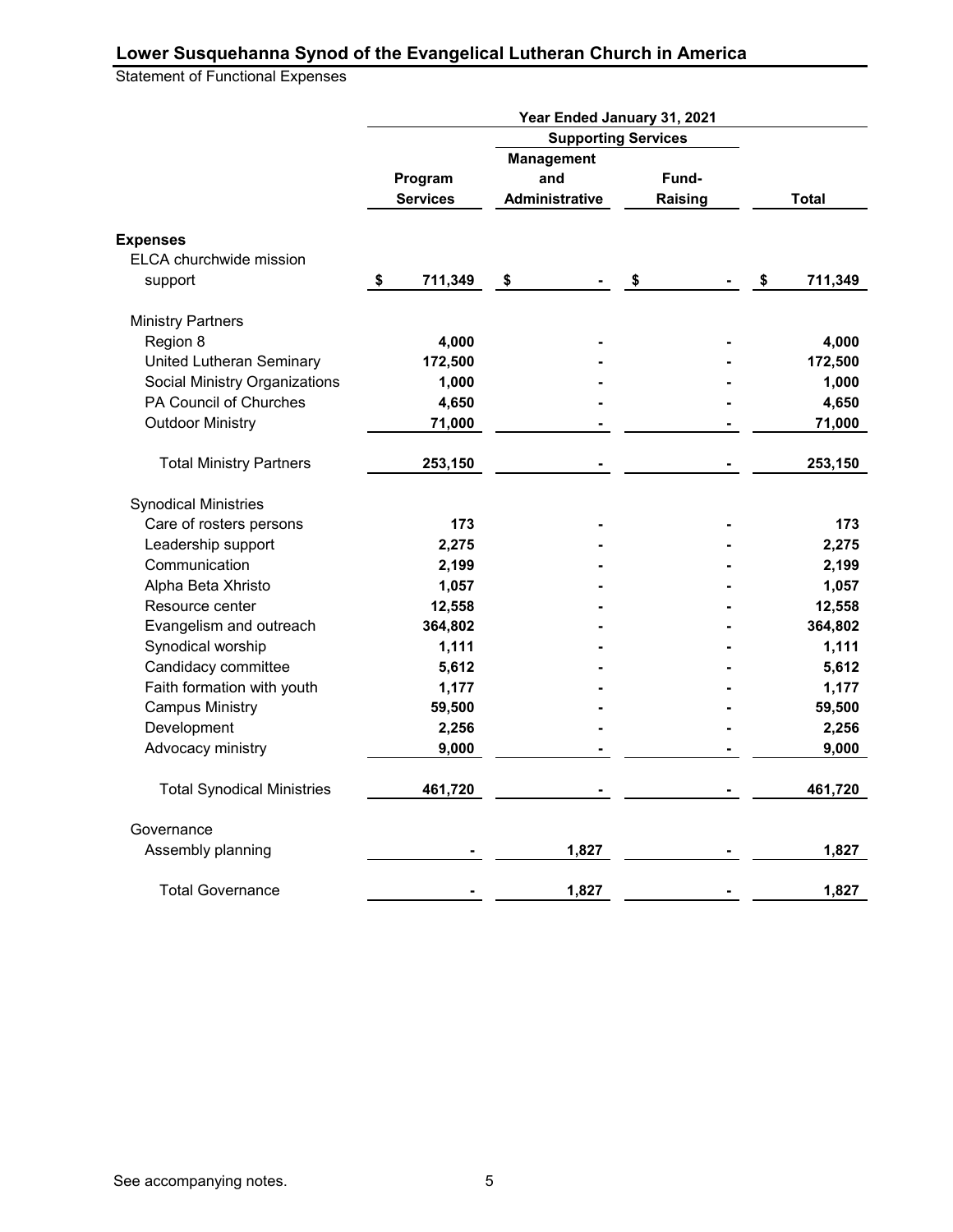Statement of Functional Expenses (continued)

|                             | Year Ended January 31, 2021 |                 |    |                |    |         |    |              |  |  |
|-----------------------------|-----------------------------|-----------------|----|----------------|----|---------|----|--------------|--|--|
|                             |                             |                 |    |                |    |         |    |              |  |  |
|                             |                             |                 |    |                |    |         |    |              |  |  |
|                             |                             | Program         |    | and            |    | Fund-   |    |              |  |  |
|                             |                             | <b>Services</b> |    | Administrative |    | Raising |    | <b>Total</b> |  |  |
| <b>Expenses (continued)</b> |                             |                 |    |                |    |         |    |              |  |  |
| Administration              |                             |                 |    |                |    |         |    |              |  |  |
| Office operating costs      | \$                          |                 | \$ | 21,272         | \$ |         | \$ | 21,272       |  |  |
| Occupancy                   |                             |                 |    | 59,884         |    | 2,822   |    | 62,706       |  |  |
| Office operations           |                             |                 |    | 85,150         |    | 4,012   |    | 89,162       |  |  |
| Human resources             |                             | 552,592         |    | 313,135        |    | 55,259  |    | 920,986      |  |  |
| Travel Synod staff          |                             | 4,153           |    | 2,353          |    | 415     |    | 6,921        |  |  |
| <b>Total Administration</b> |                             | 556,745         |    | 481,794        |    | 62,508  |    | 1,101,047    |  |  |
| Specific Synod ministries   |                             | 323,262         |    |                |    |         |    | 323,262      |  |  |
| Special benevolence         |                             | 741,134         |    |                |    |         |    | 741,134      |  |  |
| Depreciation                |                             |                 |    | 124            |    |         |    | 124          |  |  |
| <b>Total Expenses</b>       | \$                          | 3,047,360       | \$ | 483,745        | \$ | 62,508  | \$ | 3,593,613    |  |  |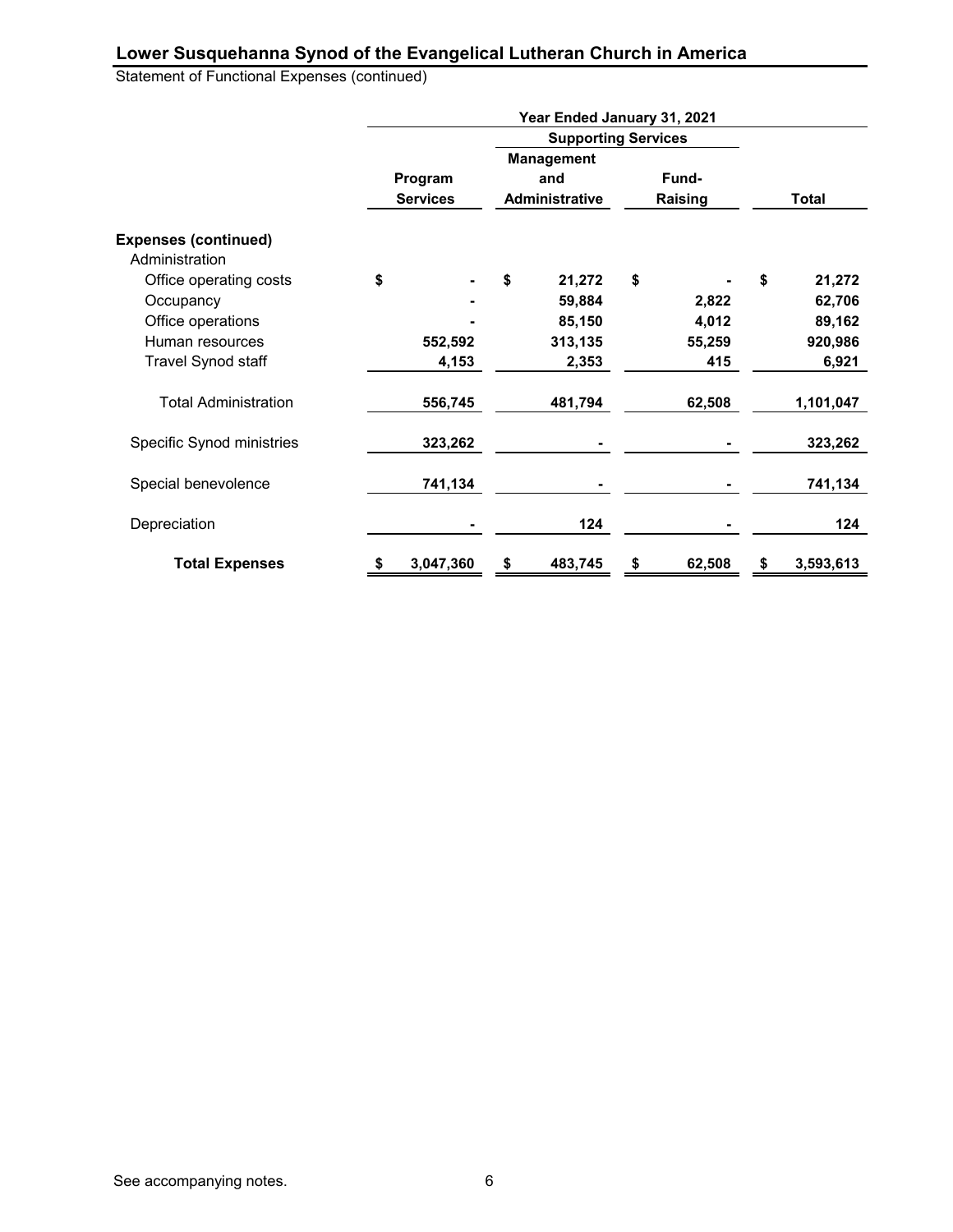Statement of Functional Expenses (continued)

|                                   | Year Ended January 31, 2020 |                   |         |               |  |  |  |  |  |
|-----------------------------------|-----------------------------|-------------------|---------|---------------|--|--|--|--|--|
|                                   |                             |                   |         |               |  |  |  |  |  |
|                                   |                             | <b>Management</b> |         |               |  |  |  |  |  |
|                                   | Program                     | and               | Fund-   |               |  |  |  |  |  |
|                                   | <b>Services</b>             | Administrative    | Raising | <b>Total</b>  |  |  |  |  |  |
| <b>Expenses</b>                   |                             |                   |         |               |  |  |  |  |  |
| ELCA churchwide mission           |                             |                   |         |               |  |  |  |  |  |
| support                           | \$<br>754,106               | \$                | \$      | \$<br>754,106 |  |  |  |  |  |
| <b>Ministry Partners</b>          |                             |                   |         |               |  |  |  |  |  |
| Region 8                          | 11,806                      |                   |         | 11,806        |  |  |  |  |  |
| United Lutheran Seminary          | 172,500                     |                   |         | 172,500       |  |  |  |  |  |
| Social Ministry Organizations     | 1,000                       |                   |         | 1,000         |  |  |  |  |  |
| PA Council of Churches            | 4,650                       |                   |         | 4,650         |  |  |  |  |  |
| Campus ministry                   | 71,000                      |                   |         | 71,000        |  |  |  |  |  |
|                                   |                             |                   |         |               |  |  |  |  |  |
| <b>Total Ministry Partners</b>    | 260,956                     |                   |         | 260,956       |  |  |  |  |  |
| <b>Synodical Ministries</b>       |                             |                   |         |               |  |  |  |  |  |
| Care of rosters persons           | 1,084                       |                   |         | 1,084         |  |  |  |  |  |
| Psychological services            | 280                         |                   |         | 280           |  |  |  |  |  |
| Leadership support                | 2,413                       |                   |         | 2,413         |  |  |  |  |  |
| Communication                     | 6,552                       |                   |         | 6,552         |  |  |  |  |  |
| Alpha Beta Xhristo                | 884                         |                   |         | 884           |  |  |  |  |  |
| <b>Conference of Deans</b>        | 282                         |                   |         | 282           |  |  |  |  |  |
| Resource center                   | 20,452                      |                   |         | 20,452        |  |  |  |  |  |
| Evangelism and outreach           | 273,894                     |                   |         | 273,894       |  |  |  |  |  |
| Ecumenical programs               | 25                          |                   |         | 25            |  |  |  |  |  |
| Synodical worship                 | 2,978                       |                   |         | 2,978         |  |  |  |  |  |
| Candidacy committee               | 7,797                       |                   |         | 7,797         |  |  |  |  |  |
| Faith formation with youth        | 57,337                      |                   |         | 57,337        |  |  |  |  |  |
| <b>Campus Ministry</b>            | 65,500                      |                   |         | 65,500        |  |  |  |  |  |
| Coordination of relief projects   | 287                         |                   |         | 287           |  |  |  |  |  |
| Advocacy ministry                 | 9,000                       |                   |         | 9,000         |  |  |  |  |  |
| <b>Total Synodical Ministries</b> | 448,765                     |                   |         | 448,765       |  |  |  |  |  |
| Governance                        |                             |                   |         |               |  |  |  |  |  |
| Assembly planning                 |                             | 95,360            |         | 95,360        |  |  |  |  |  |
| Synod council and standing        |                             |                   |         |               |  |  |  |  |  |
| committee                         |                             | 285               |         | 285           |  |  |  |  |  |
| <b>Total Governance</b>           |                             | 95,645            |         | 95,645        |  |  |  |  |  |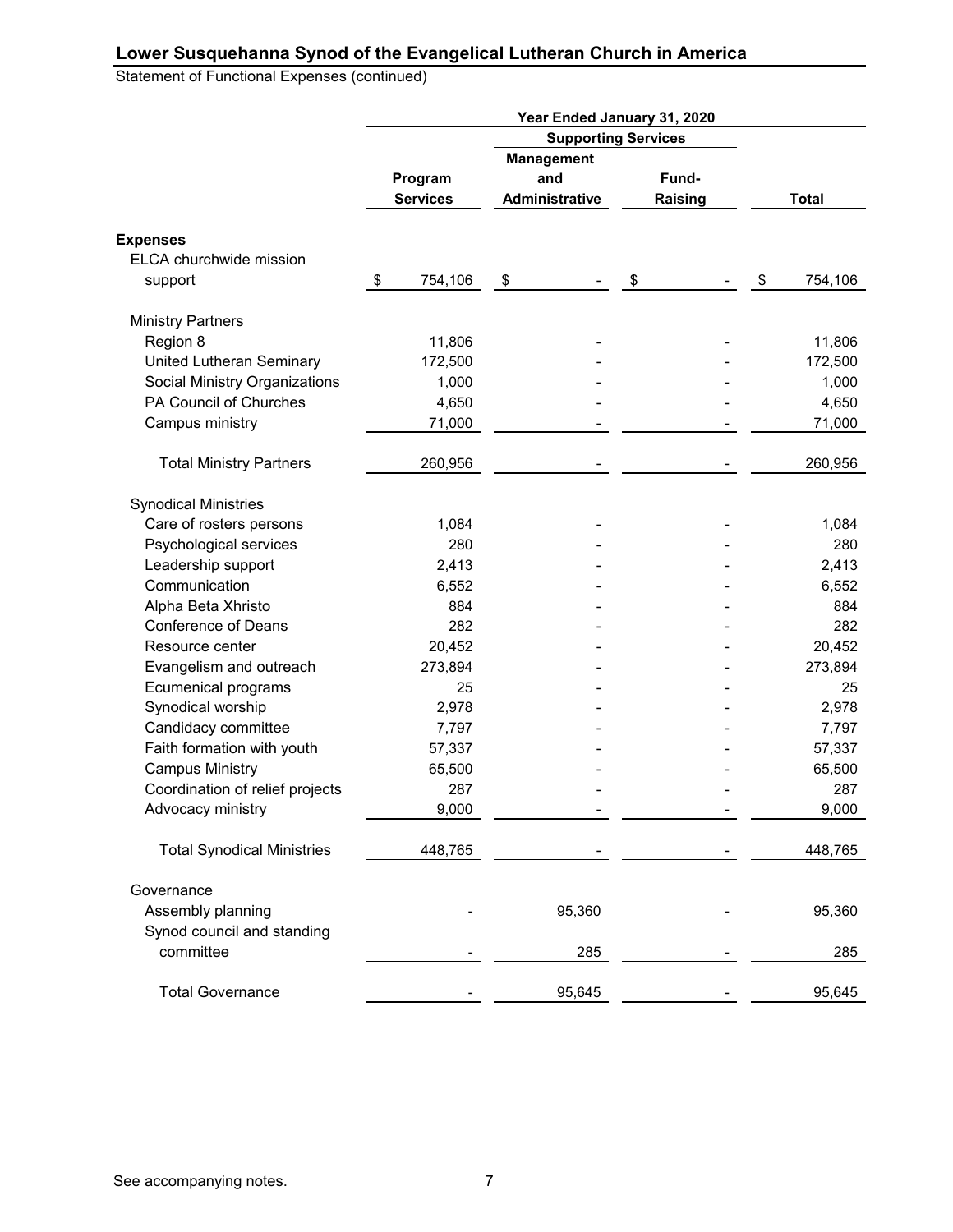Statement of Functional Expenses (continued)

|                             | Year Ended January 31, 2020 |                 |    |                   |    |         |    |              |  |  |
|-----------------------------|-----------------------------|-----------------|----|-------------------|----|---------|----|--------------|--|--|
|                             | <b>Supporting Services</b>  |                 |    |                   |    |         |    |              |  |  |
|                             |                             |                 |    | <b>Management</b> |    |         |    |              |  |  |
|                             |                             | Program         |    | and               |    | Fund-   |    |              |  |  |
|                             |                             | <b>Services</b> |    | Administrative    |    | Raising |    | <b>Total</b> |  |  |
| <b>Expenses (continued)</b> |                             |                 |    |                   |    |         |    |              |  |  |
| Administration              |                             |                 |    |                   |    |         |    |              |  |  |
| Office operating costs      | \$                          |                 | \$ | 15,622            | \$ |         | \$ | 15,622       |  |  |
| Occupancy                   |                             |                 |    | 60,804            |    | 2,866   |    | 63,670       |  |  |
| Office operations           |                             |                 |    | 86,904            |    | 3,152   |    | 90,056       |  |  |
| Human resources             |                             | 620,404         |    | 351,563           |    | 62,041  |    | 1,034,008    |  |  |
| Travel Synod staff          |                             | 22,711          |    | 12,869            |    | 2,271   |    | 37,851       |  |  |
| <b>Total Administration</b> |                             | 643,115         |    | 527,762           |    | 70,330  |    | 1,241,207    |  |  |
| Always Being Made New       |                             |                 |    |                   |    |         |    |              |  |  |
| Campaign                    |                             | 239,787         |    | 4,696             |    |         |    | 244,483      |  |  |
| Specific Synod ministries   |                             | 192,240         |    |                   |    |         |    | 192,240      |  |  |
| Special benevolence         |                             | 936,856         |    |                   |    |         |    | 936,856      |  |  |
| Depreciation                |                             |                 |    | 1,417             |    |         |    | 1,417        |  |  |
| <b>Total Expenses</b>       | \$                          | 3,475,825       | \$ | 629,520           | \$ | 70,330  | \$ | 4,175,675    |  |  |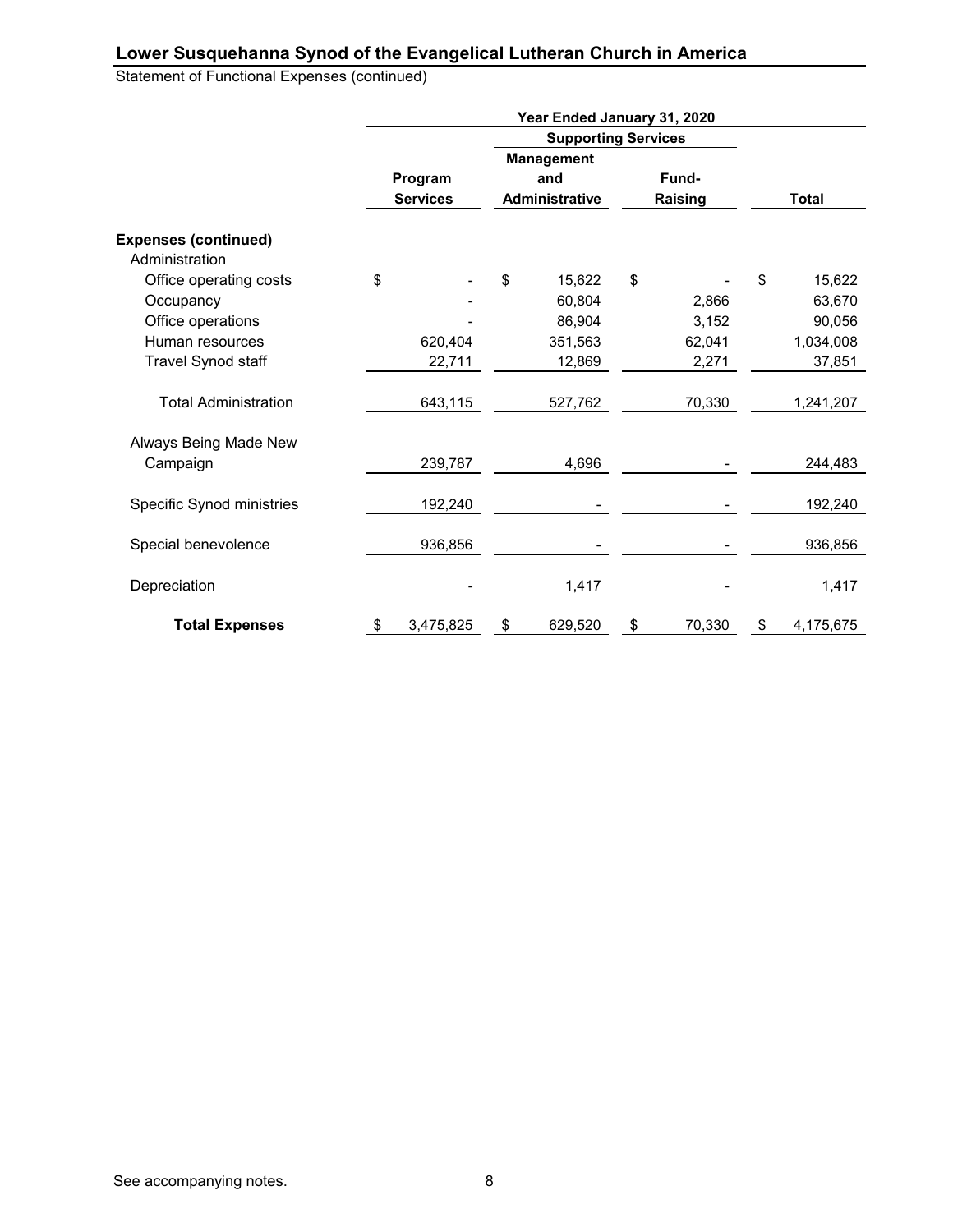Statement of Cash Flows

|                                                                                                                                                                                  | <b>Years Ended January 31,</b><br>2021 |      | 2020       |
|----------------------------------------------------------------------------------------------------------------------------------------------------------------------------------|----------------------------------------|------|------------|
| <b>Cash Flows from Operating Activities</b>                                                                                                                                      |                                        |      |            |
| Changes in net assets                                                                                                                                                            | \$<br>838,253                          | \$   | 199,079    |
| Adjustments to reconcile changes in net assets to net cash                                                                                                                       |                                        |      |            |
| provided by (used in) operating activities                                                                                                                                       |                                        |      |            |
| Depreciation                                                                                                                                                                     | 124                                    |      | 1,417      |
| Net realized and unrealized losses on investments and                                                                                                                            |                                        |      |            |
| other assets                                                                                                                                                                     | (760, 996)                             |      | (253, 644) |
| (Increase) decrease in assets                                                                                                                                                    |                                        |      |            |
| Prepaid expenses                                                                                                                                                                 | (15, 102)                              |      | 9,344      |
| Increase (decrease) in liabilities                                                                                                                                               |                                        |      |            |
| Accounts payable                                                                                                                                                                 | (37, 841)                              |      | 41,030     |
| Deferred program support                                                                                                                                                         | 28,795                                 |      | (2,945)    |
| Other current liabilities                                                                                                                                                        | 3,163                                  |      | (7, 246)   |
|                                                                                                                                                                                  |                                        |      |            |
| Net Cash Provided by (Used in) Operating                                                                                                                                         |                                        |      |            |
| <b>Activities</b>                                                                                                                                                                | 56,396                                 |      | (12,965)   |
| <b>Cash Flows from Investing Activities</b>                                                                                                                                      |                                        |      |            |
| Proceeds from sale of investments                                                                                                                                                | 1,296,905                              |      | 861,489    |
| Purchases of investments                                                                                                                                                         | (982, 064)                             |      | (818, 217) |
| Proceeds from note receivable                                                                                                                                                    | 2,400                                  |      | 2,200      |
|                                                                                                                                                                                  |                                        |      |            |
| <b>Net Cash Provided by Investing Activities</b>                                                                                                                                 | 317,241                                |      | 45,472     |
| Net Increase in Cash and Cash Equivalents, and                                                                                                                                   |                                        |      |            |
| <b>Restricted Cash</b>                                                                                                                                                           | 373,637                                |      | 32,507     |
|                                                                                                                                                                                  |                                        |      |            |
| Cash and Cash Equivalents, and Restricted Cash at                                                                                                                                |                                        |      |            |
| <b>Beginning of Year</b>                                                                                                                                                         | 601,717                                |      | 569,210    |
|                                                                                                                                                                                  |                                        |      |            |
| Cash and Cash Equivalents, and Restricted Cash at                                                                                                                                |                                        |      |            |
| <b>End of Year</b>                                                                                                                                                               | \$<br>975,354                          | - \$ | 601,717    |
|                                                                                                                                                                                  |                                        |      |            |
| Reconciliation of Cash and Cash Equivalents, and Restricted Cash Reported within the<br>Statement of Financial Position to Cash and Cash Equivalents, and Restricted Cash in the |                                        |      |            |
| <b>Statement of Cash Flows</b>                                                                                                                                                   |                                        |      |            |
| Cash and cash equivalents                                                                                                                                                        | \$<br>695,117                          | \$   | 507,849    |
| Restricted cash under investments, at fair value                                                                                                                                 | 280,237                                |      | 93,868     |
|                                                                                                                                                                                  |                                        |      |            |
| <b>Total Cash and Cash Equivalents, and Restricted</b>                                                                                                                           |                                        |      |            |
| Cash Shown in the Statement of Cash Flows                                                                                                                                        | \$<br>975,354                          | \$   | 601,717    |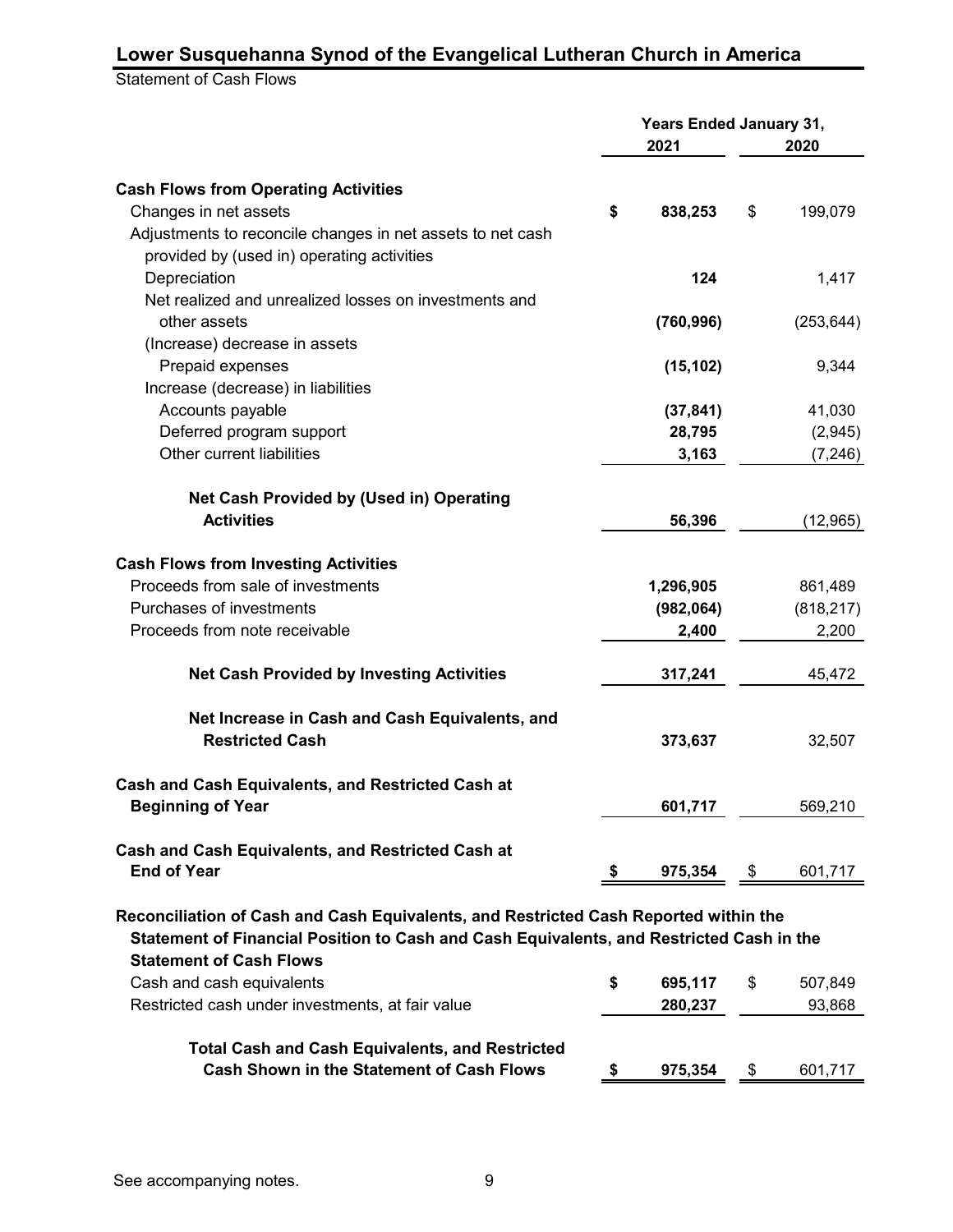## **Note 1 - Nature of Activities**

The Lower Susquehanna Synod of the Evangelical Lutheran Church in America (the Synod) is a nonprofit organization established to bear primary responsibility for pastoral care of the congregation, to provide for lay leadership, foster organizations for youth, women, and men, develop the policy and implement programs of the Synod, promote relationships with other congregations and ministries, and elect members of the churchwide assembly.

The Synod of the Evangelical Lutheran Church in America (ELCA) was organized on April 17, 1986 as a Pennsylvania nonprofit corporation, a geographical faith community of the ELCA. The Synod is one of 65 Synods of the ELCA and one of seven ELCA Synods in Pennsylvania. The Synod is located in the south central part of Pennsylvania and covers a nine county area that reached from Fulton County to the urban areas of Harrisburg, York, and Lancaster, and is subject to the overall economic conditions of the region. The Synod's 230 congregations represent over 85,000 baptized members of the ELCA.

The Synod Council serves as an interim legislative authority between meetings of the Synod Assembly. The Synod maintains relations with several ELCA affiliated institutions and agencies. The relationships include the election of members to the churchwide assembly of the ELCA and appointment or election of institution and agency board members.

## **Note 2 - Summary of Significant Accounting Policies**

A summary of the significant accounting polices consistently applied in the preparation of the accompanying financial statements follows.

## **Basis of Accounting**

The accrual basis of accounting is utilized.

## **Basis of Presentation**

The Synod's financial statement presentation follows the reporting provisions applicable to not-for-profit entities. Under these provisions, the Synod is required to report information regarding its financial position and activities according to two classes of net assets: net assets without donor restrictions and net assets with donor restrictions. Net assets are classified as follows:

**Net Assets Without Donor Restrictions -** Net assets that are not subject to donor-imposed stipulations. Net assets without donor restrictions may be designated for particular purposes by action of the Synod Council, or may otherwise be limited by contractual agreements with outside parties.

**Net Assets With Donor Restrictions -** Some donor-imposed restrictions are temporary in nature, such as those that will be met by the passage of time or other events specified by the donor. Other donor-imposed restrictions are perpetual in nature, where the donor stipulates that resources be maintained in perpetuity. Donor-imposed restrictions are released when a restriction expires, that is, when the stipulated time has elapsed, when the stipulated purpose for which the resource was restricted has been fulfilled, or both.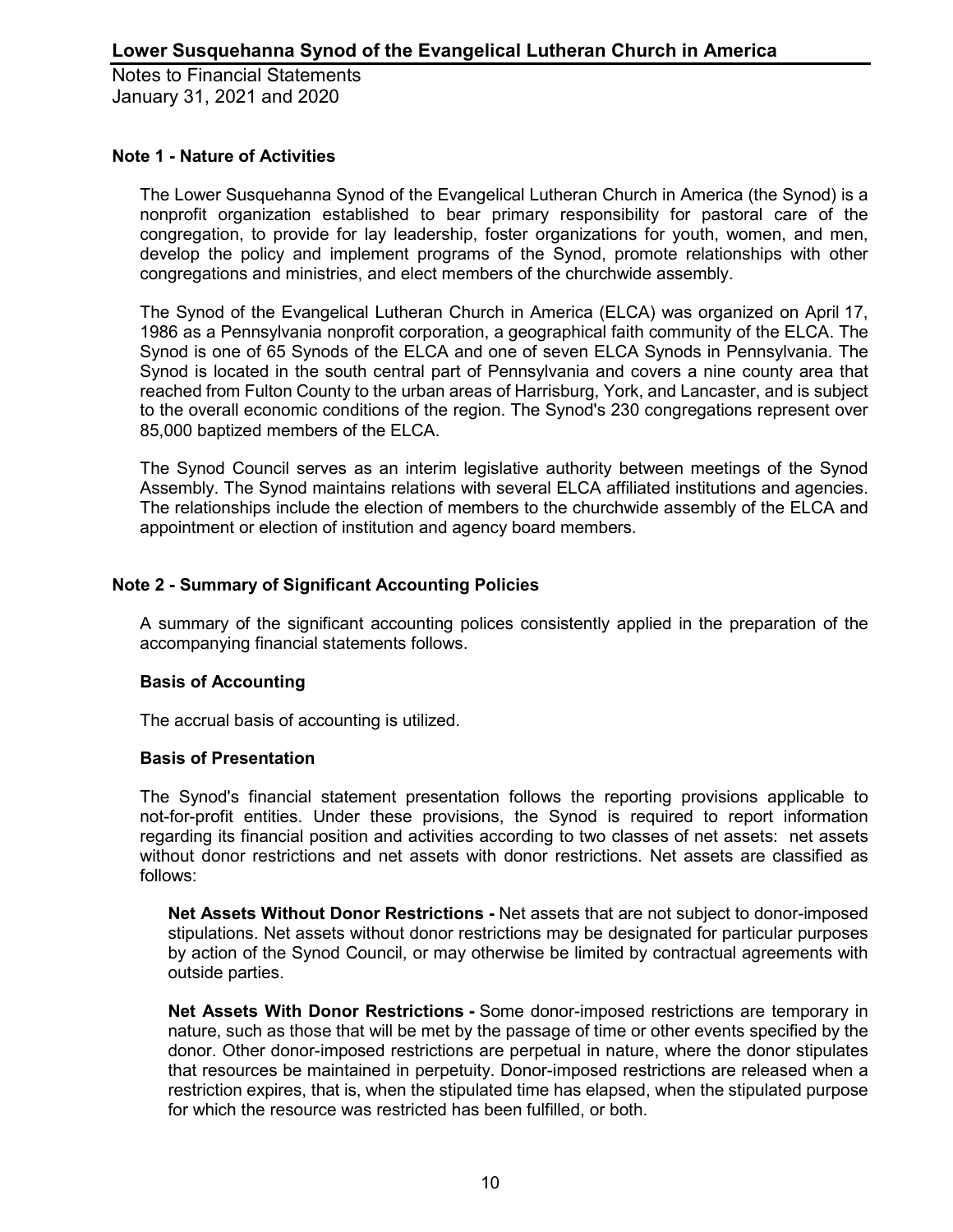## **Note 2 - Summary of Significant Accounting Policies (continued)**

## **Use of Estimates**

The preparation of financial statements in conformity with accounting principles generally accepted in the United States of America requires management to make estimates and assumptions that affect the reported amounts of assets and liabilities, and disclosure of contingent assets and liabilities at the date of the financial statements, and the reported amounts of revenues and expenses, including functional allocations during the reporting period. Actual results could differ from those estimates.

## **Cash and Cash Equivalents**

For purposes of reporting cash flows, the Synod considers all cash accounts, which are not subject to withdrawal restrictions or penalties, and all highly-liquid investments purchased with a maturity of three months or less, to be cash and cash equivalents on the statement of financial position. This includes checking, savings, and money market accounts, except for highly-liquid cash and investment accounts held in brokerage accounts which are classified as investments.

#### **Investments**

Investments in debt and equity securities with readily determinable fair values are reported at fair value. Unrealized gains and losses are reported as increases or decreases in net assets without donor restrictions, unless their use is restricted by explicit donor stipulation. Realized gains and losses, if any, on the sale or disposal of investments are computed on a specific identification basis and are also included as increases or decreases in net assets without donor restriction, unless their use is restricted by explicit donor stipulation.

#### **Leasehold Improvements and Equipment**

Leasehold improvements and equipment are recorded at cost when purchased. Maintenance and repair costs are charged to expenses as incurred. Gains and losses on disposition of leasehold improvements and equipment are reflected in income. Currently the Synod capitalizes assets purchased with a cost or fair value greater than \$2,500. Depreciation and amortization are computed using the straight-line method over the estimated useful lives of assets as follows:

| Leasehold improvements  | 3 years      |
|-------------------------|--------------|
| Furniture and equipment | 3 to 5 years |

#### **Long-Lived Assets**

Long-lived assets consist of leasehold improvements and equipment, and are reviewed for impairment whenever events or circumstances indicate that the carrying amount of the assets may not be recoverable. An asset is considered to be impaired when the undiscounted estimated net cash flows to be generated by the asset are less than the carrying amount. The impairment recognized is the amount by which the carrying amount exceeds the fair value of the impaired asset. Fair value estimates are based on assumptions concerning the amount and timing of estimated future cash flows and discount rates reflecting varying degrees of perceived risk. The Synod had concluded that no impairment adjustments were required as of January 31, 2021 and 2020.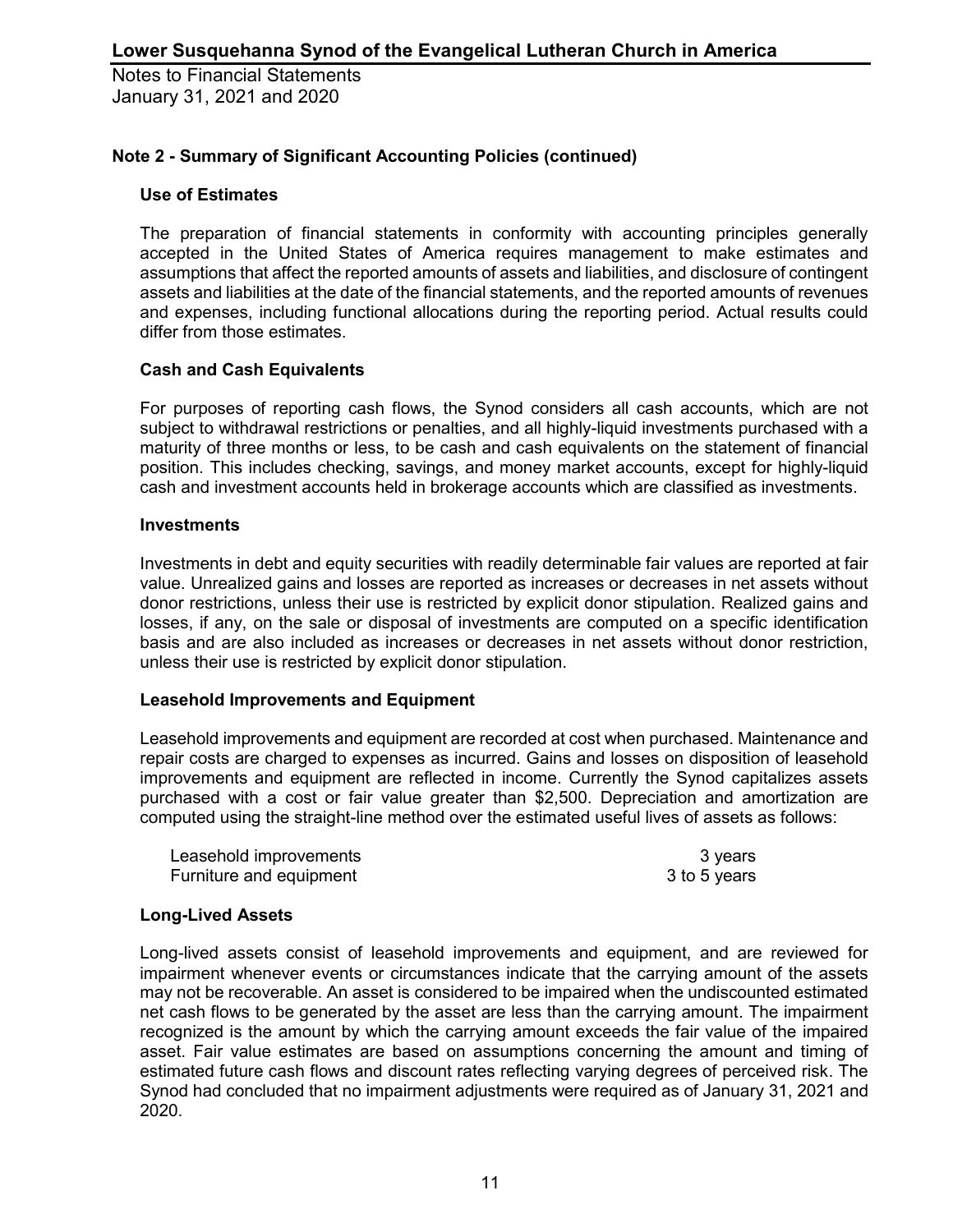## **Note 2 - Summary of Significant Accounting Policies (continued)**

## **Revenue Recognition**

## **Grants and Contributions**

Grants and contributions are recognized when cash, securities or other assets, an unconditional promise to give, or notification of a beneficial interest is received. Conditional promises to give, that is, those with a measurable performance or other barrier, and a right of return, are not recognized until the conditions on which they depend have been substantially met. All contributions are considered to be available for unrestricted use, unless specifically restricted by the donor. Amounts received that are designated for future periods or restricted by the donor for specific purposes are reported as with donor restriction support that increases that net asset class. However, if a restriction is fulfilled in the same time period in which the contribution is received, the Synod reports the support as without donor restrictions.

When a donor restriction expires, net assets with donor restriction are reclassified to net assets without donor restriction and reported in the statement of activities as net assets released from restrictions.

#### **Educational Programs and Courses**

The Synod recognizes revenue from registration fees for religious and mission programs during the year in which the related services are provided to congregations. The performance obligation of delivering services is simultaneously received and consumed by the participants; therefore, the revenue is recognized ratably over the course of the programs and courses. Registration and payment is required prior to beginning the program or course. All amounts received are deferred to the applicable period.

#### **Income Taxes**

The Internal Revenue Service has issued a Group Exemption Letter to the ELCA, which includes the Synod as part of the group. Inclusion in the group exemption established that the Synod is exempt from federal and state income tax under Section 501(c)(3) of the Internal Revenue Code of 1986 and is not a private foundation as defined in Code Section 509(a). Accordingly, no provision for income taxes has been made in the financial statements.

#### **Changes in Net Assets from Operations**

The statement of activities and changes in net assets includes changes in net assets from operations. Nonoperating activities, which are excluded from changes in net assets from operations, consistent with industry practice, include investment income, net, realized and unrealized gains and losses on investments.

## **Functional Allocation of Expenses**

Natural expenses are accounted for and reported on a direct cost basis to the program or function that the expense is incurred. Facilities and occupancy expense represent the cost of maintaining a building or paying rent for facility use and any other related costs. Expenses attributable to more than one program or supporting function are allocated using reasonable cost allocation techniques. Support costs, including human resources, are allocated based on a program expense related basis.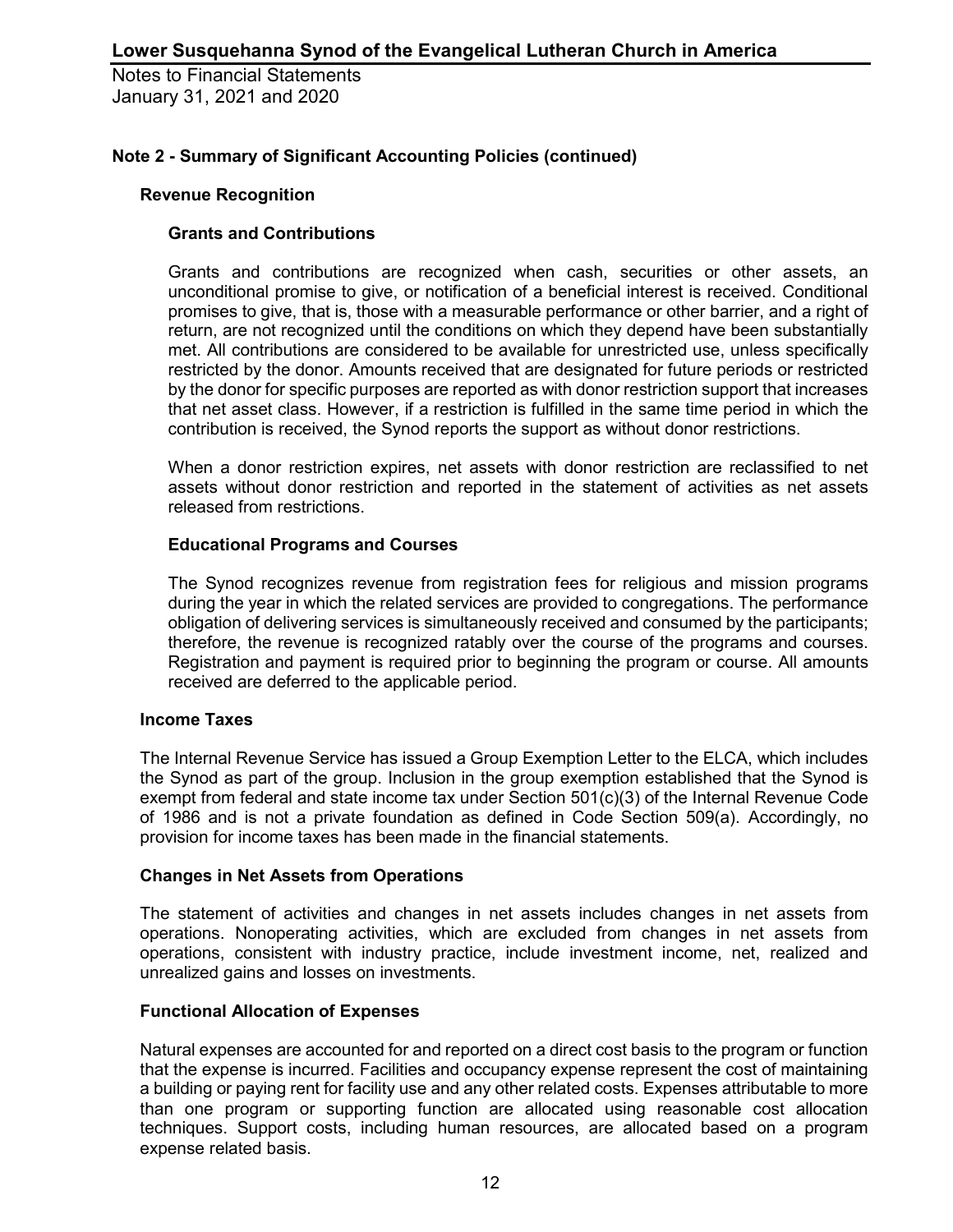## **Note 2 - Summary of Significant Accounting Policies (continued)**

## **Donated Services**

A substantial number of volunteers have donated significant hours to the Synod's programs and activities; however, these donated services are not reflected in the financial statements, since the services do not require specialized skills.

## **Separate Entities**

The accompanying financial statements include the assets, liabilities, net assets, and financial activities of only the Synod as one expression of this church in relationship with congregations, related institutions and agencies, and the churchwide agencies of the ELCA. These are separate and distinct legal entities with their own accounting systems for providing budgetary and financial information.

## **Related Party Transactions**

A significant portion of the Synod's revenue, support, and expenses are received from and disbursed to the separate entities as discussed above.

#### **Recent Accounting Pronouncements**

In February 2016, the Financial Accounting Standards Board (FASB) issued Accounting Standards Update (ASU) 2016-02, *Leases (Topic 842)*, and subsequently amended in ASU 2019-10. The guidance in this ASU supersedes the leasing guidance in Topic 840, *Leases*, which sets out the principles for the recognition, measurement, presentation, and disclosure of leases for both parties to a contract (i.e. lessees and lessors). The new standard requires lessees to apply a dual approach, classifying leases as either finance or operating leases, based on the principle of whether or not the lease is effectively a financed purchase by the lessee. This classification will determine whether lease expense is recognized based on an effective interest method or on a straight-line basis over the term of the lease, respectively. A lessee is also required to record a right-of-use asset and a lease liability for all leases with a term of greater than 12 months regardless of their classification. Leases with a term of 12 months or less will be accounted for similar to existing guidance for operating leases today. The new standard requires lessors to account for leases using an approach that is substantially equivalent to existing guidance for sales-type leases, direct financing leases, and operating leases. The new standard will be effective for fiscal years beginning after December 15, 2021. The ASU is expected to impact the Synod's financial statements, as the Synod has certain operating leases for which it is the lessee.

In August 2018, the FASB issued ASU 2018-13, *Fair Value Measurement (Topic 820): Disclosure Framework-Changes to the Disclosure Requirements for Fair Value Measurement*, which modifies the disclosure requirements for fair value measurements by removing, modifying, or adding certain disclosures. ASU 2018-13 is effective for all entities for fiscal years, and interim periods within those fiscal years, beginning after December 15, 2020. The adoption of ASU 2018-13 is not expected to have a material impact on the Synod's financial statements.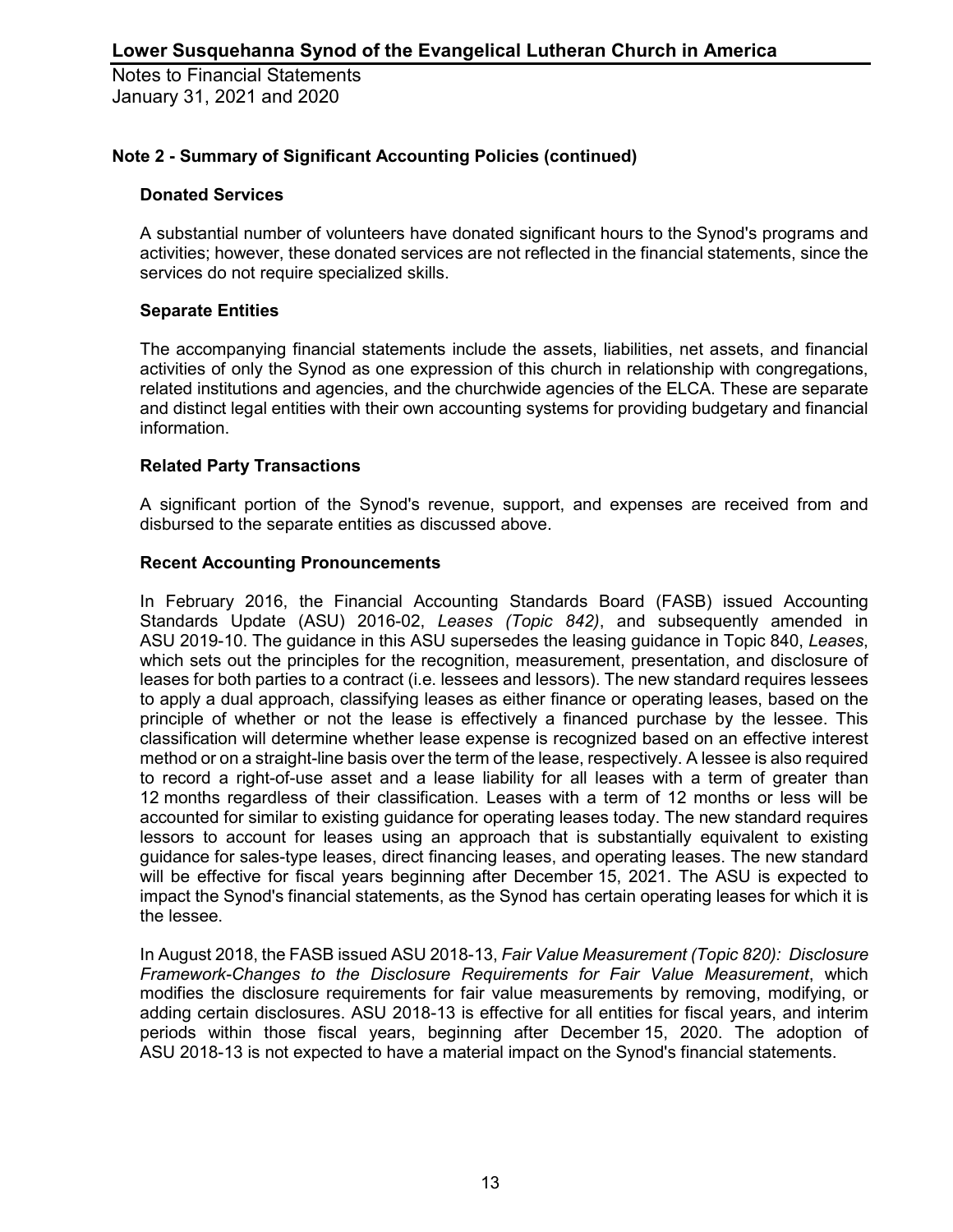Notes to Financial Statements January 31, 2021 and 2020

## **Note 3 - Liquidity and Availability**

The Synod manages its liquidity by managing its working capital.

Financial assets available for general expenditure, that is, without donor or other restrictions limiting their use, within one year of the statement of financial position date, comprise the following as of January 31:

|                                                                    | 2021          |    | 2020        |
|--------------------------------------------------------------------|---------------|----|-------------|
| <b>Financial Assets</b>                                            |               |    |             |
| Cash and cash equivalents                                          | \$<br>695,117 | \$ | 507,849     |
| Investments, at fair value                                         | 3,073,163     |    | 2,381,801   |
| Mission investment fund, at fair value                             | 266,866       |    | 325,704     |
| Note receivable                                                    | 42,100        |    | 44,500      |
| <b>Total Financial Assets</b>                                      | 4,077,246     |    | 3,259,854   |
| Amounts that are internally designated or externally<br>restricted |               |    |             |
| Donor restricted for specific purpose                              | (303, 454)    |    | (288, 909)  |
| Investments held in perpetual endowment                            | (3,058,553)   |    | (2,368,669) |
| Board-designated for specific purposes                             | (255, 261)    |    | (306, 040)  |
| <b>Financial Assets Available to Meet Other</b>                    |               |    |             |
| <b>Expenditures Within One Year</b>                                | \$<br>459,978 | S  | 296,236     |

The Synod's endowment consists of donor-restricted endowments and funds designated by the board as endowments. Income from donor-restricted endowments is restricted for specific purposes, with the exception of the amounts available for general use. Donor-restricted endowment funds are not available for general expenditures. The Board of Directors approves annual disbursements from the fund on a specific need basis.

## **Note 4 - Investments**

The Synod had the following debt investments and related maturities as of January 31:

| 2021                                    | Cost         | Fair<br>Value | <b>Maturity</b> | Credit<br>Rating |
|-----------------------------------------|--------------|---------------|-----------------|------------------|
| <b>Bond Mutual Funds</b>                |              |               |                 |                  |
| iShare Agency Bond<br>FTF               |              |               |                 |                  |
|                                         | \$<br>92.063 | \$<br>98,571  | 5 years         | AAA              |
| iShares 3-7 Treasury<br><b>Bond ETF</b> |              |               |                 | AAA              |
| iShares Short-Term                      | 124.295      | 130,886       | 5 years         |                  |
| <b>Corporate Bond ETF</b>               | 123,314      | 128,154       |                 | N/A              |
| JP Morgan Ultra-Short                   |              |               | 3 years         |                  |
| Income ETF                              |              | 162.916       |                 |                  |
|                                         | 160,239      |               | 1 year          | A                |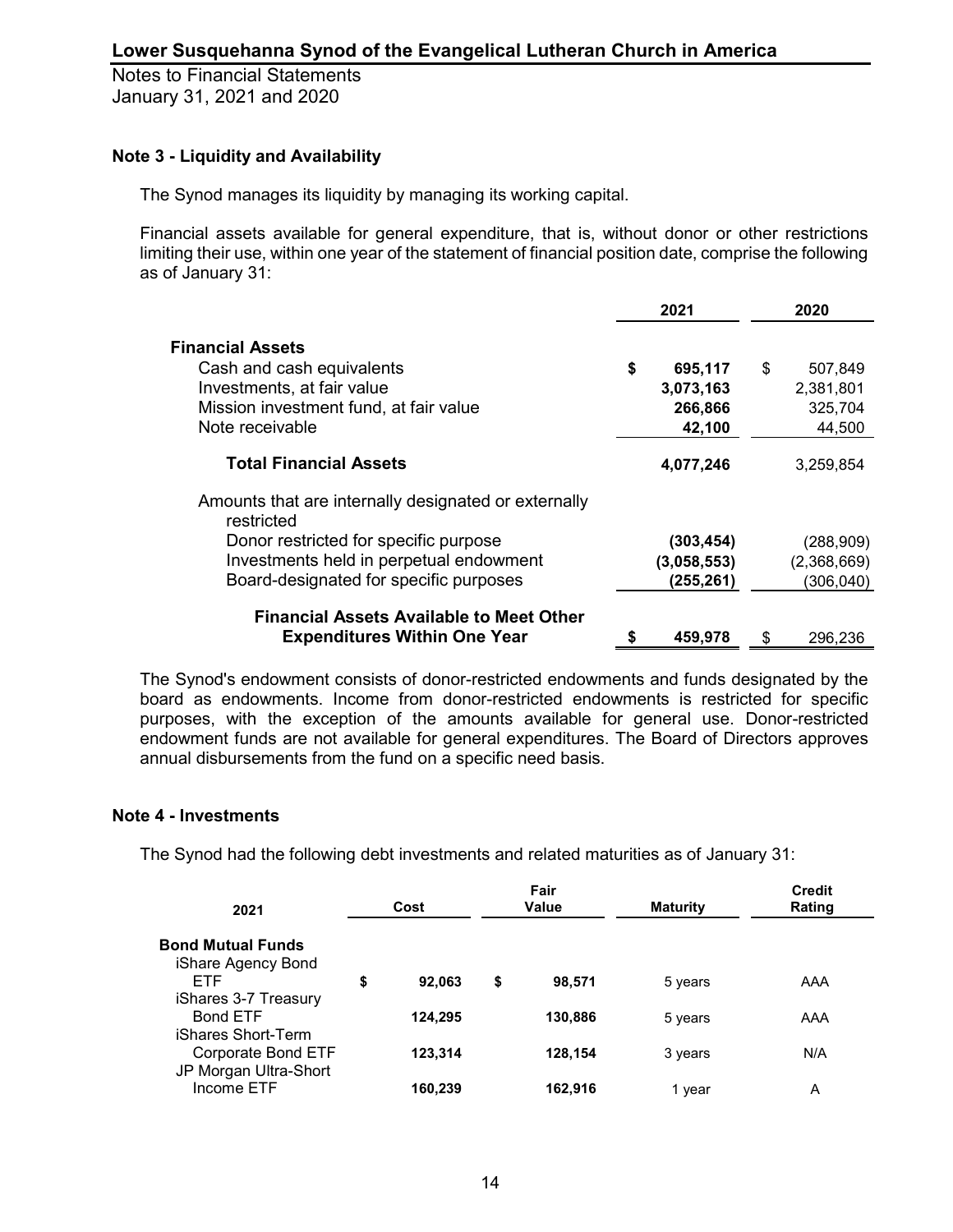Notes to Financial Statements January 31, 2021 and 2020

## **Note 4 - Investments (continued)**

| 2020                                                 | Cost         | Fair<br>Value | <b>Maturity</b> | <b>Credit</b><br>Rating |
|------------------------------------------------------|--------------|---------------|-----------------|-------------------------|
| <b>Bond Mutual Funds</b><br>iShare Agency Bond       |              |               |                 |                         |
| ETF                                                  | \$<br>92.063 | \$<br>96.913  | 5 years         | AAA                     |
| iShares 3-7 Treasury                                 |              |               |                 |                         |
| <b>Bond ETF</b>                                      | 103,431      | 105,906       | 5 years         | AAA                     |
| iShares Short-Term                                   |              |               |                 |                         |
| Corporate Bond ETF<br>JP Morgan US                   | 85.317       | 89,119        | 3 years         | N/A                     |
| Aggregate Bond ETF                                   | 262,793      | 266,664       | 8 years         | AA                      |
| JP Morgan Ultra-Short                                |              |               |                 |                         |
| Income ETF                                           | 123,433      | 124,230       | 1 year          | A                       |
| <i><b>iShares iBoxx</b></i>                          |              |               |                 |                         |
| <b>Investment Grade</b><br><b>Corporate Bond ETF</b> |              |               |                 | A                       |
|                                                      | 86,210       | 110,116       | 13 years        |                         |

Investment income is as follows for the years ended January 31:

| 2021                                                                      |    | <b>Without Donor</b><br><b>Restrictions</b> | <b>With Donor</b><br><b>Restrictions</b> |    | <b>Total</b>                 |
|---------------------------------------------------------------------------|----|---------------------------------------------|------------------------------------------|----|------------------------------|
| Interest and dividends, net<br>Net unrealized gains<br>Net realized gains | \$ | 6,627<br>6,713                              | \$<br>6,661<br>542,978<br>211,305        | \$ | 13,288<br>549,691<br>211,305 |
|                                                                           | S. | 13,340                                      | \$<br>760,944                            | S  | 774,284                      |
| 2020                                                                      |    |                                             |                                          |    |                              |
| Interest and dividends, net<br>Net unrealized gains<br>Net realized gains | \$ | 7,373<br>6,516                              | \$<br>16,622<br>175,762<br>71,366        | \$ | 23,995<br>182,278<br>71,366  |
|                                                                           | \$ | 13,889                                      | \$<br>263,750                            | \$ | 277,639                      |

## **Note 5 - Mission Investment Fund Investments**

Funds invested in the Mission Investment Fund of the ELCA are unsecured. These investments, which are available to entities associated with the ELCA, are uninsured.

These securities, which mature in one year, earn interest in a range from 0.55% and 0.99%.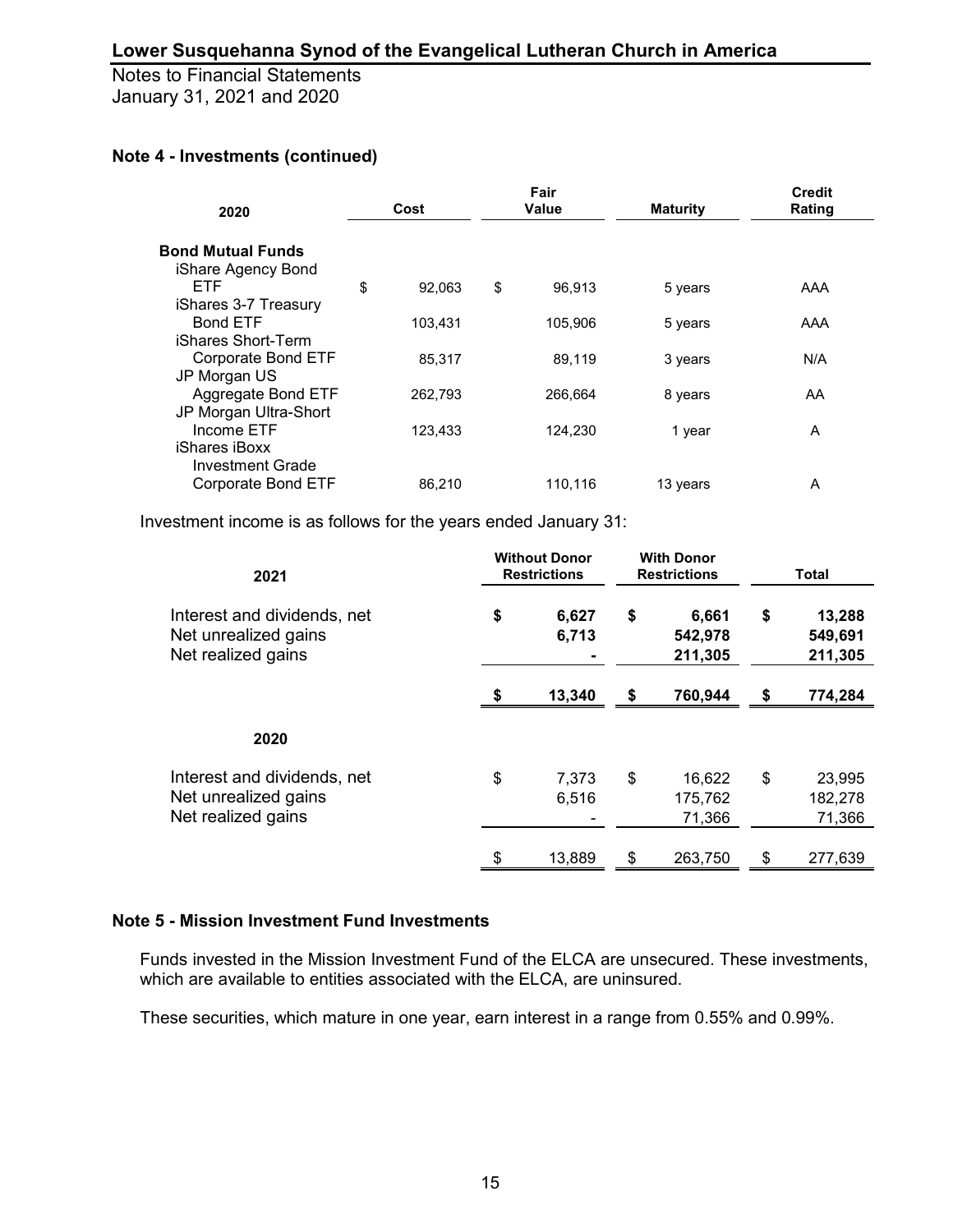## **Note 6 - Fair Value of Investments**

The Synod defines fair value, establishes a framework for measuring fair value, and expands disclosures about fair value measurement. Fair value is a market-based measurement, not an entity-specific measurement, and the Synod sets out a fair value hierarchy with the highest priority being quoted prices in active markets. Fair value measurements are disclosed by level within that hierarchy. The asset's or liability's fair value measurement level within the fair value hierarchy is based on the lowest level of any input that is significant to the fair value measurement. Valuation techniques used need to maximize the use of observable inputs and minimize the use of unobservable inputs.

Assets and liabilities carried at fair value will be classified and disclosed in one of the following three categories:

- Level 1 Quoted market prices in active markets for identical assets or liabilities.
- Level 2 Observable market based inputs or unobservable inputs that are corroborated by market data.
- Level 3 Unobservable inputs that are not corroborated by market data.

In determining the appropriate levels, the Synod performs a detailed analysis of the assets and liabilities. At each reporting period, all assets and liabilities for which the fair value measurement is based on significant unobservable inputs are classified as Level 3.

The tables below present the balances of assets and liabilities measured at fair value on a recurring basis by level within the hierarchy as of January 31:

|                                                      | Fair Value Measurements at January 31, 2021 |                                                                                                 |                                                                                                                                           |         |       |         |    |           |
|------------------------------------------------------|---------------------------------------------|-------------------------------------------------------------------------------------------------|-------------------------------------------------------------------------------------------------------------------------------------------|---------|-------|---------|----|-----------|
|                                                      |                                             | <b>Quoted Prices in</b><br><b>Active Markets</b><br>for Identical<br><b>Assets</b><br>(Level 1) | <b>Significant</b><br><b>Significant</b><br><b>Observable</b><br>Unobservable<br><b>Inputs</b><br><b>Inputs</b><br>(Level 3)<br>(Level 2) |         | Total |         |    |           |
| <b>Money Market</b><br><b>Fixed Income Mutual</b>    | \$                                          | 280,237                                                                                         | \$                                                                                                                                        |         | \$    |         | \$ | 280,237   |
| <b>Funds</b>                                         |                                             |                                                                                                 |                                                                                                                                           | 520,527 |       |         |    | 520,527   |
| <b>Equity Securities</b>                             |                                             |                                                                                                 |                                                                                                                                           |         |       |         |    |           |
| Technology                                           |                                             | 524,629                                                                                         |                                                                                                                                           |         |       |         |    | 524,629   |
| Consumer<br>discretionary                            |                                             | 474,484                                                                                         |                                                                                                                                           |         |       |         |    | 474,484   |
| Industrials                                          |                                             | 406,496                                                                                         |                                                                                                                                           |         |       |         |    | 406,496   |
| Health care                                          |                                             | 267,201                                                                                         |                                                                                                                                           |         |       |         |    | 267,201   |
| Consumer staples                                     |                                             | 248,937                                                                                         |                                                                                                                                           |         |       |         |    | 248,937   |
| <b>Financial services</b>                            |                                             | 147,780                                                                                         |                                                                                                                                           |         |       |         |    | 147,780   |
| Real estate                                          |                                             | 93,687                                                                                          |                                                                                                                                           |         |       |         |    | 93,687    |
| <b>Basic materials</b>                               |                                             | 62,931                                                                                          |                                                                                                                                           |         |       |         |    | 62,931    |
| Telecommunications                                   |                                             | 46,254                                                                                          |                                                                                                                                           |         |       |         |    | 46,254    |
| <b>Mission Investment</b><br><b>Fund of the ELCA</b> |                                             |                                                                                                 |                                                                                                                                           |         |       | 266,866 |    | 266,866   |
|                                                      | \$                                          | 2,552,636                                                                                       | \$                                                                                                                                        | 520,527 | \$    | 266,866 | \$ | 3,340,029 |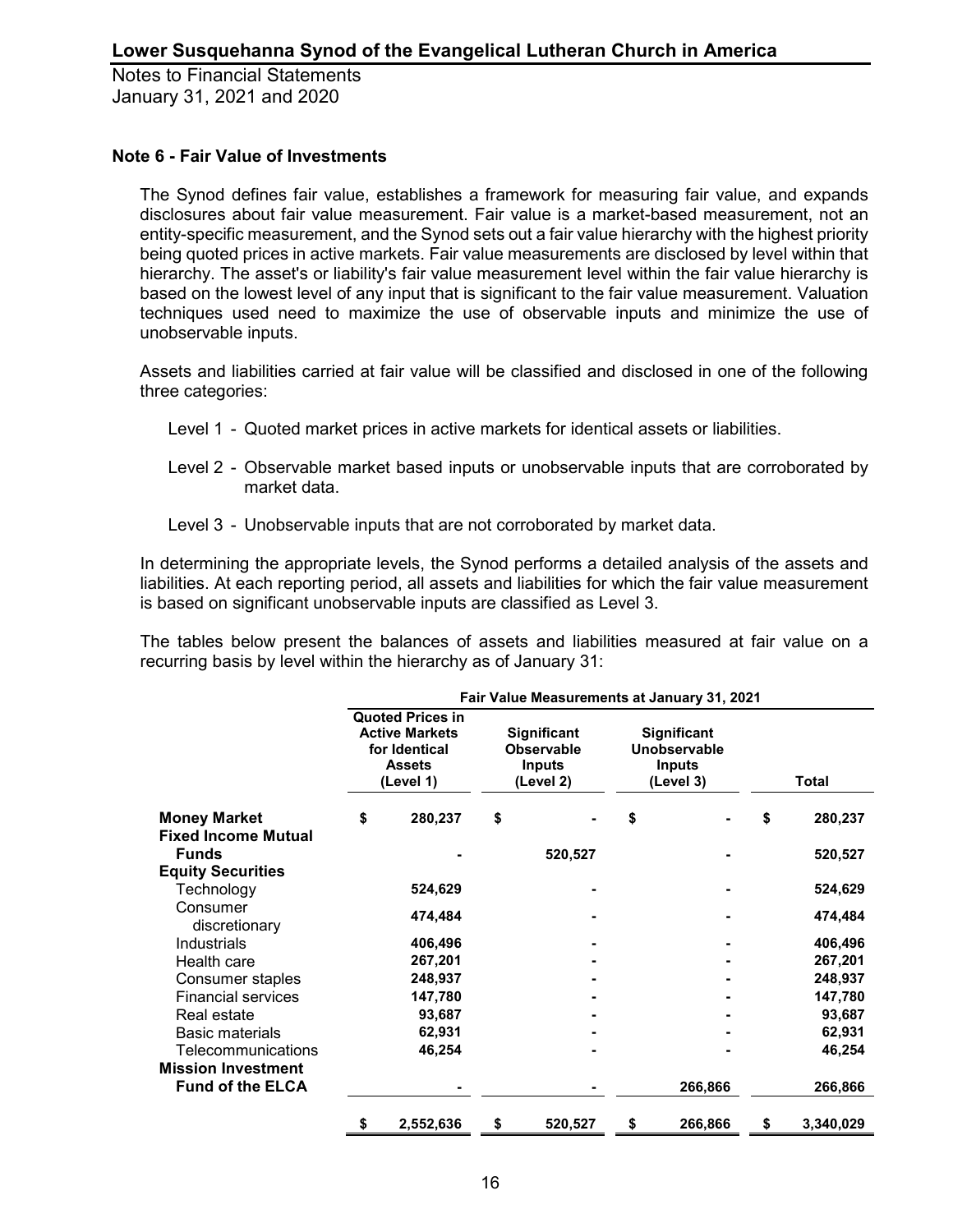Notes to Financial Statements January 31, 2021 and 2020

|  |  | Note 6 - Fair Value of Investments (continued) |  |
|--|--|------------------------------------------------|--|
|--|--|------------------------------------------------|--|

|                            | Fair Value Measurements at January 31, 2020 |                                                                                                 |    |                                                                       |    |                                                                  |    |              |
|----------------------------|---------------------------------------------|-------------------------------------------------------------------------------------------------|----|-----------------------------------------------------------------------|----|------------------------------------------------------------------|----|--------------|
|                            |                                             | <b>Quoted Prices in</b><br><b>Active Markets</b><br>for Identical<br><b>Assets</b><br>(Level 1) |    | <b>Significant</b><br><b>Observable</b><br><b>Inputs</b><br>(Level 2) |    | <b>Significant</b><br>Unobservable<br><b>Inputs</b><br>(Level 3) |    | <b>Total</b> |
| <b>Money Market</b>        | \$                                          | 93,868                                                                                          | \$ |                                                                       | \$ |                                                                  | \$ | 93,868       |
| <b>Fixed Income Mutual</b> |                                             |                                                                                                 |    |                                                                       |    |                                                                  |    |              |
| <b>Funds</b>               |                                             |                                                                                                 |    | 792,948                                                               |    |                                                                  |    | 792,948      |
| <b>Equity Securities</b>   |                                             |                                                                                                 |    |                                                                       |    |                                                                  |    |              |
| Technology                 |                                             | 495,604                                                                                         |    |                                                                       |    |                                                                  |    | 495,604      |
| Consumer                   |                                             |                                                                                                 |    |                                                                       |    |                                                                  |    |              |
| discretionary              |                                             | 352,995                                                                                         |    |                                                                       |    |                                                                  |    | 352,995      |
| Health care                |                                             | 191,355                                                                                         |    |                                                                       |    |                                                                  |    | 191,355      |
| Consumer staples           |                                             | 118,169                                                                                         |    |                                                                       |    |                                                                  |    | 118,169      |
| <b>Financial services</b>  |                                             | 269,901                                                                                         |    |                                                                       |    |                                                                  |    | 269,901      |
| Producer durables          |                                             | 66,961                                                                                          |    |                                                                       |    |                                                                  |    | 66,961       |
| <b>Mission Investment</b>  |                                             |                                                                                                 |    |                                                                       |    |                                                                  |    |              |
| <b>Fund of the ELCA</b>    |                                             |                                                                                                 |    |                                                                       |    | 325,704                                                          |    | 325,704      |
|                            | \$                                          | 1,588,853                                                                                       | \$ | 792,948                                                               | \$ | 325,704                                                          | \$ | 2,707,505    |

The following information should not be interpreted as an estimate of the fair value of the Synod since a fair value calculation is only provided for a limited portion of the Synods' assets and liabilities. Due to a wide range of valuation techniques and the degree of subjectivity used in making the estimates, comparisons between the Synod's disclosures and those of other synods may not be meaningful. The following methods and assumptions were used to estimate the fair value of the Synods' financial instruments:

Mutual funds and money market funds are valued at the net asset value of the shares held by the Synod at year-end.

The fair value of Level 3 investment, Mission Investment Fund of the ELCA, held by a third party is measured using the fair value of the assets contributed to the fund.

## **Changes in Fair Value Levels**

The availability of observable market data is monitored to assess the appropriate classification of financial instruments within the fair value hierarchy. Changes in economic conditions or model-based valuation techniques may require the transfer of financial instruments from one fair value level to another. In such instances, the transfer is reported at the beginning of the reporting period.

We evaluated the significance of transfers between levels based upon the nature of the financial instrument and the size of the transfer relative to total net assets available for benefits. There were no significant transfers in or out of Level 3 for the years ended January 31, 2021 and 2020.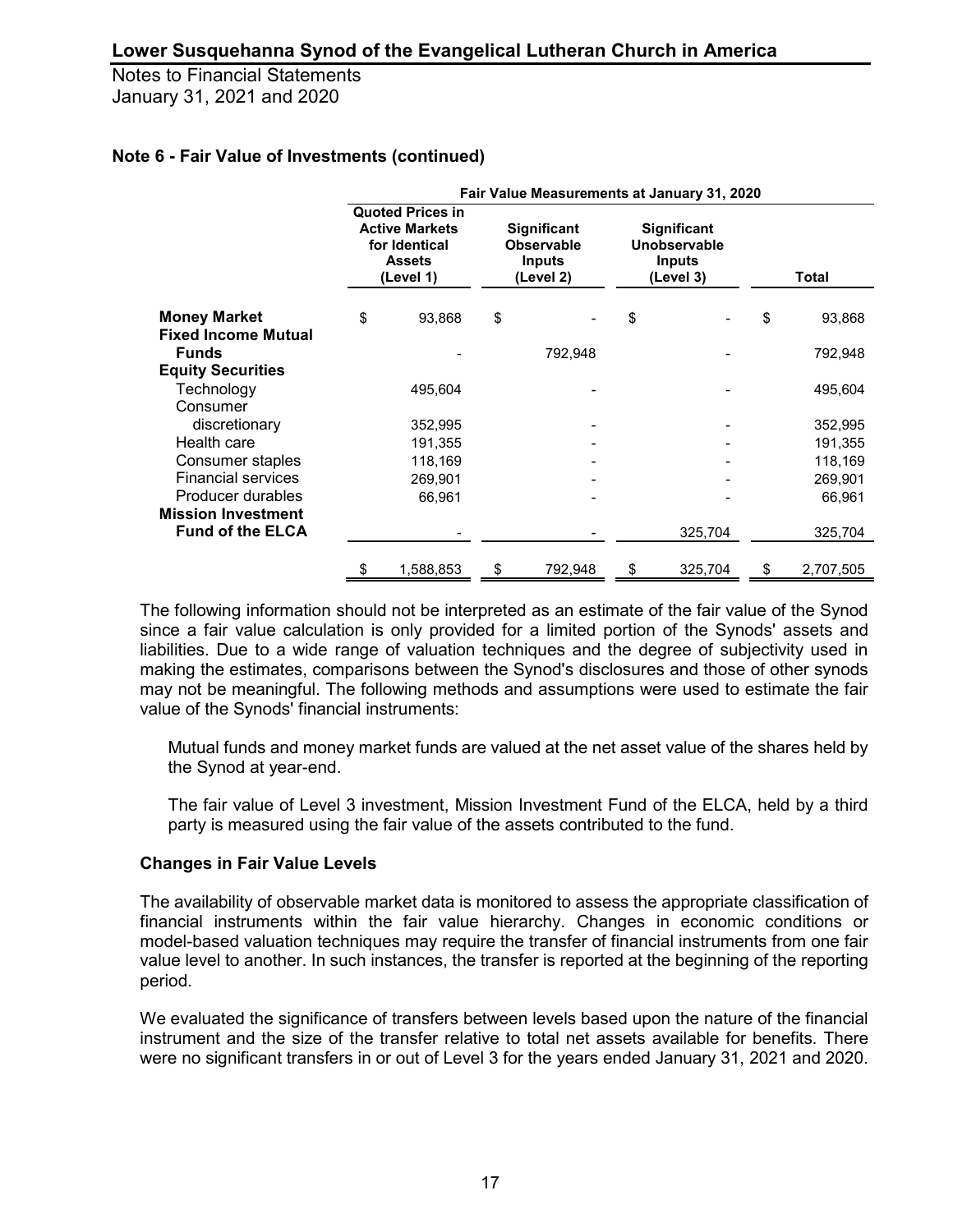Notes to Financial Statements January 31, 2021 and 2020

## **Note 6 - Fair Value of Investments (continued)**

For assets falling within Level 3 in the fair value hierarchy, the activity recognized is as follows during the years ended January 31:

|                                       |   | 2021                 |   | 2020                |
|---------------------------------------|---|----------------------|---|---------------------|
| <b>Balance at Beginning of Year</b>   | S | 325,704              | S | 293.354             |
| Contributions<br><b>Distributions</b> |   | 65,972<br>(132, 489) |   | 66,289<br>(38, 261) |
| Investment income, interest           |   | 7.679                |   | 4,322               |
| <b>Balance at End of Year</b>         |   | 266,866              | S | 325,704             |

## **Investment Risk**

Investments are exposed to various risks such as interest rate, market, and credit risks. Due to the level of risk associated with certain investment securities, it is at least reasonably possible that changes in the values of investment securities will occur in the near-term and that such changes could materially affect account balances and the amounts reported in the statement of activities for the Synod.

## **Note 7 - Always Being Made New Campaign**

The 2014 Synod Assembly adopted a resolution to initiate the 25th Anniversary Campaign for the ELCA in the Lower Susquehanna Synod. The campaign, titled "Always Being Made New", is a five-year effort to raise \$6,050,000 to support a variety of Synod and ELCA ministries, and pay for direct campaign costs estimated at \$550,000 for the five-year term of the campaign. All campaign support, including multi-year donor commitments which are not binding obligations, will be recognized and reported as the financial support is received.

In February 2016, the Synod Council adopted a resolution for the funding of the campaign. The resolution limits costs to \$350,000. The February 2016 resolution lacked adequate provision to fund campaign expenses. Accordingly, in November 2016, the Synod Council adopted a second resolution. Under the resolution, the Synod's Restitution Fund and realized "Where Needed Most" campaign contributions through January 31, 2017, will be used to fund the cumulative campaign expenses. The remaining balance will come from the Unrestricted - Undesignated Fund. This campaign concluded in June 2020.

## **Note 8 - Note Receivable**

On December 15, 2009, the Synod entered into a noninterest bearing mortgage note with Holy Spirit Lutheran Church in the amount of \$65,000. The note is secured by property. The principal amount is due on demand. The balance of the mortgage note at January 31, 2021 and 2020 was \$42,100 and \$44,500, respectively.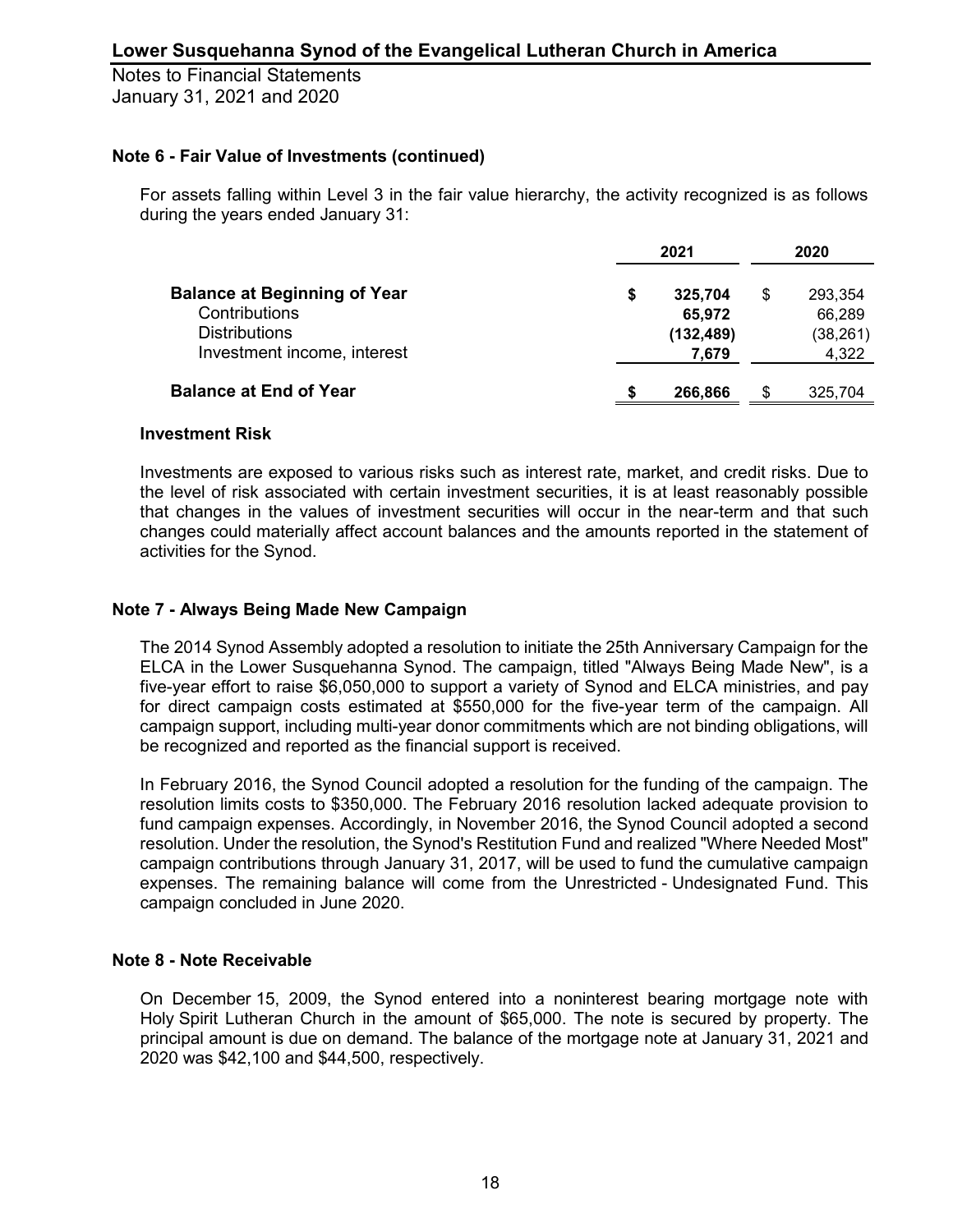## **Note 9 - Operating Lease, Real Estate**

The Synod leases 5,072 square feet of office space in the United Church Center under a lease agreement with the Pennsylvania Council of Churches. The lease is dated January 21, 2002. The term of the lease is not specified; however, it can be canceled by either party with one year's notification. Total payments for both the fiscal years ended January 31, 2021 and 2020 amounted to \$62,706 and \$63,670, respectively.

## **Note 10 - Retirement Plan**

The Synod participates in a defined contribution retirement plan with Portico Benefit Services. The plan, which covers substantially all employees, is fully vested and funded. In addition, employees may elect to defer additional amounts subject to limitations. The total retirement cost paid to Portico Benefit Services totaled \$78,085 and \$84,265 for the fiscal years ended January 31, 2021 and 2020, respectively.

## **Note 11 - Net Assets Without Donor Restrictions**

The Synod's net assets without donor restrictions are comprised of undesignated and Board-designated amounts for the following purposes at January 31:

| 2021          | 2020         |
|---------------|--------------|
| \$<br>239,635 | \$<br>55,532 |
|               |              |
| 175,889       | 251,084      |
| 38,230        | 25,349       |
| 12,640        |              |
| 11,333        | 11,519       |
| 7,393         | 7,393        |
| 7,012         | 9,027        |
| 1,992         | 1,668        |
| 1,272         |              |
| 495,396       | 361,572      |
|               |              |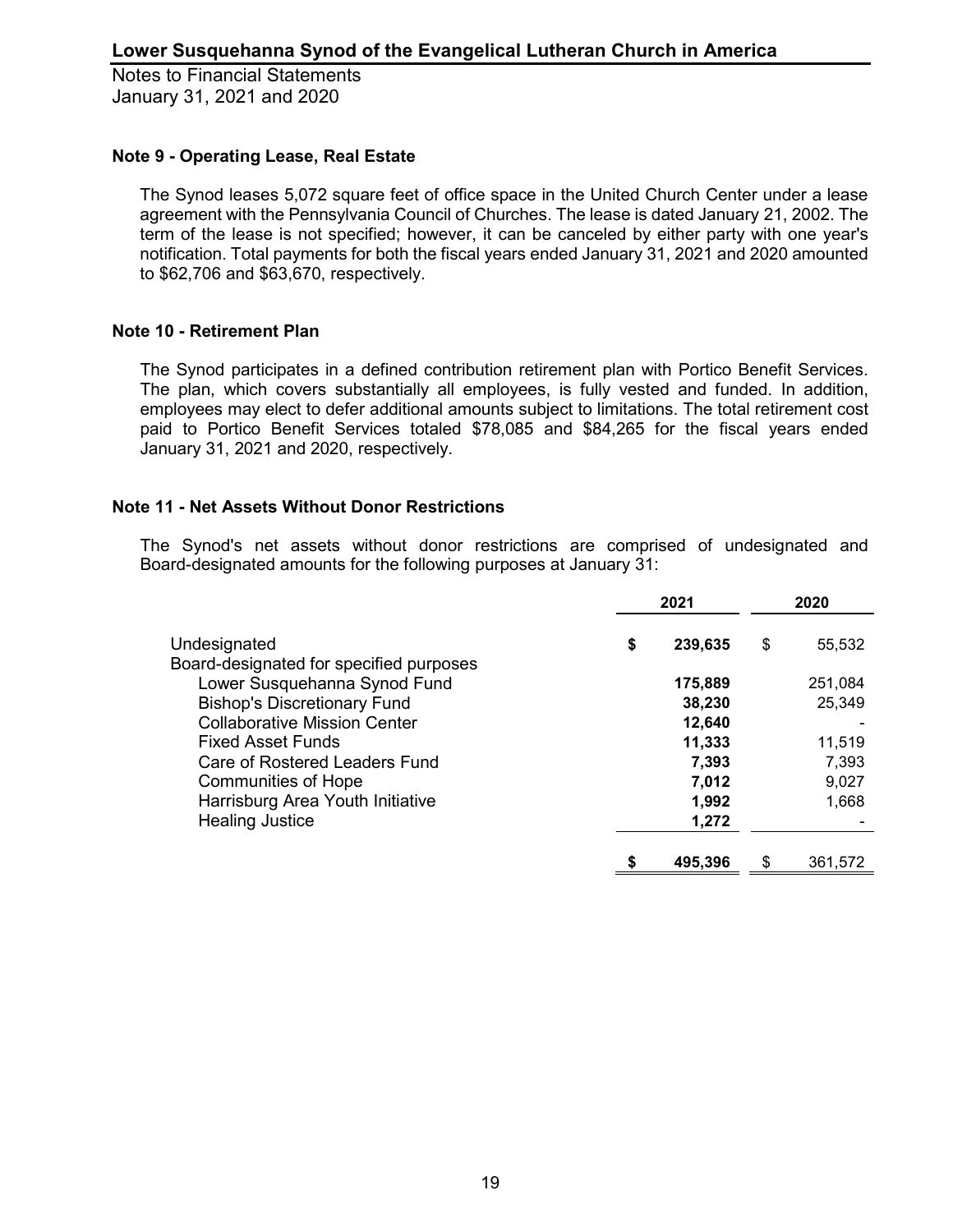Notes to Financial Statements January 31, 2021 and 2020

## **Note 12 - Net Assets With Donor Restrictions**

Net assets with donor restrictions are restricted for the following purpose as of January 31:

|                                            | 2021 |           |    | 2020      |  |
|--------------------------------------------|------|-----------|----|-----------|--|
| <b>Synod Programs</b>                      | \$   | 189,358   | \$ | 172,065   |  |
| Konde Fund                                 |      | 81,642    |    | 65,672    |  |
| <b>Student Aid Fund</b>                    |      | 19,837    |    | 15,816    |  |
| <b>Funds Held for Others</b>               |      | 8,389     |    | 8,389     |  |
| <b>Scholarship Fund</b>                    |      | 3,964     |    | 3,964     |  |
| <b>Thrivent Grants</b>                     |      | 264       |    | 90        |  |
| Always Being Made New Campaign             |      |           |    | 22,718    |  |
| Leadership Programs Musicians              |      |           |    | 195       |  |
| <b>Support of Konde Diocese</b>            |      | 996,366   |    | 782,231   |  |
| <b>Eliminate Hunger</b>                    |      | 996,116   |    | 782.026   |  |
| Seminarian Scholarship Support             |      | 449,564   |    | 356,173   |  |
| <b>Synodical Program Support</b>           |      | 387,651   |    | 303,916   |  |
| <b>Bishop's Discretionary Fund Support</b> |      | 183,707   |    | 144.323   |  |
| <b>Christian Education</b>                 |      | 45,149    |    |           |  |
|                                            | \$   | 3,362,007 | S  | 2,657,578 |  |

Net assets with donor restrictions of \$741,134 and \$1,176,643 for the years ended January 31, 2021 and 2020, respectively, were released from purpose restrictions for programs services.

Net assets with donor restrictions of \$3,058,553 and \$2,368,669 at January 31, 2021 and 2020, respectively, represent true endowment funds held in perpetuity, the income from which is expendable to support Synod programs as specified by the donors of the respective funds.

## **Note 13 - Net Assets in Endowment Fund**

The Synod's endowments consist of several funds established for a variety of purposes. Its endowments include various donor-restricted endowment funds. As required by accounting principles generally accepted in the United States of America, net assets associated with endowment funds are classified and reported based on the existence or absence of donor-imposed restrictions.

## **Interpretation of Relevant Law**

The Synod interprets relevant Pennsylvania law governing the net asset classification of donor-restricted endowment funds as requiring the preservation of the fair value of the original gift as of the gift date, absent explicit donor stipulations to the contrary. As a result of the interpretation, the Synod classifies as net assets with donor restrictions: (a) the original value of the gifts donated to the endowment, (b) the original value of subsequent gifts to the endowment, and (c) accumulations to the endowment made in accordance with the direction of the applicable donor gift instrument, at the time the accumulation is added to the fund.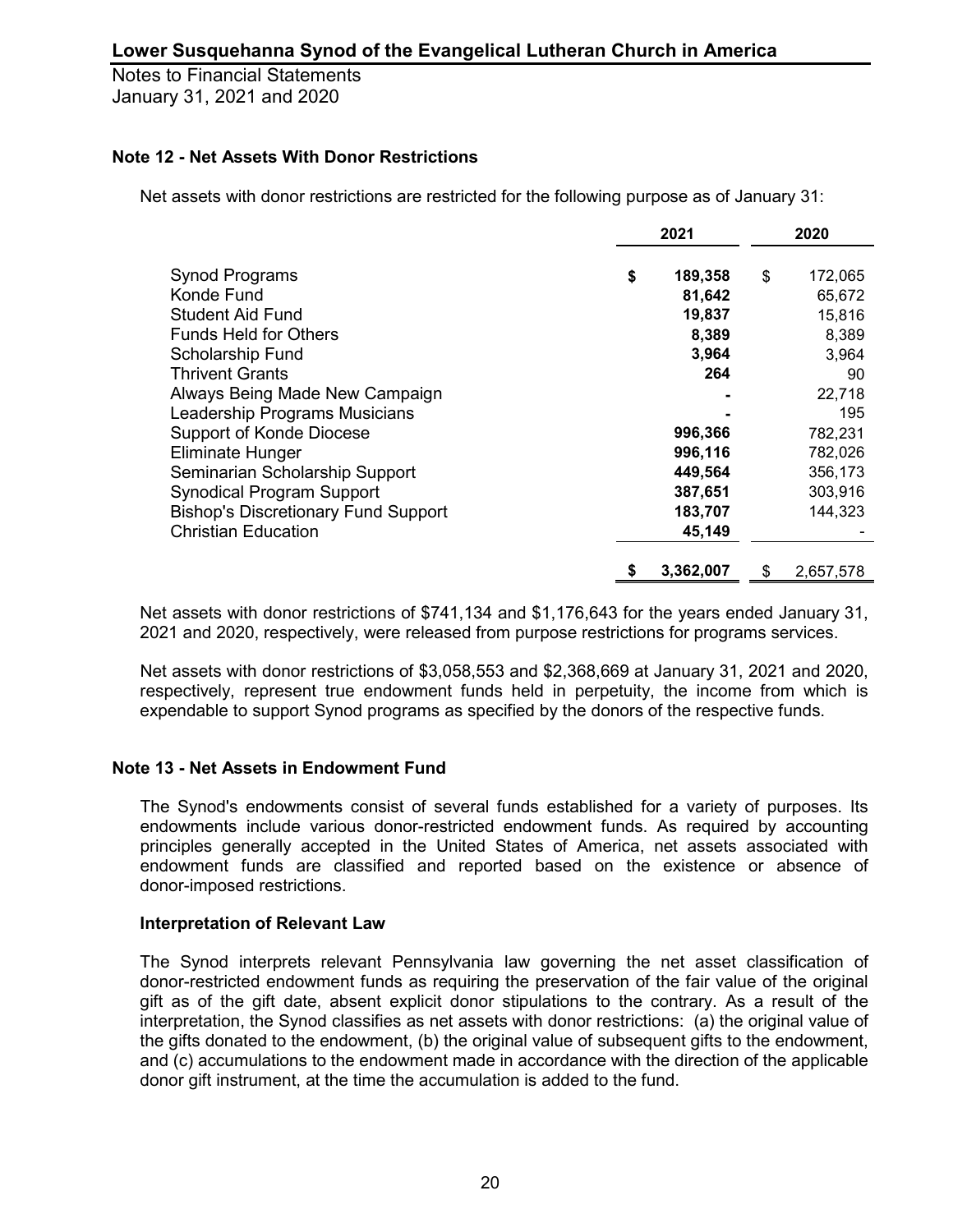## **Note 13 - Net Assets in Endowment Fund (continued)**

## **Interpretation of Relevant Law (continued)**

The Synod has a policy of distributing up to 10% of the monthly fair market value average over the most recent three calendar years. The presumption is that over the course of multiple years, the average investment returns will equal or exceed 5% per annum, and that the endowment will meet the objective of providing ongoing financial support to the Synod for these initiatives. Distributions made during fiscal years ended January 31, 2021 and 2020 totaled \$111,882 and \$108,599, respectively.

Net assets maintained for these program initiatives are as follows as of January 31:

|                                            | 2021 |           | 2020 |           |
|--------------------------------------------|------|-----------|------|-----------|
| Support of Konde Diocese                   | S    | 996,366   | \$   | 782,231   |
| <b>Eliminate Hunger</b>                    |      | 996,116   |      | 782,026   |
| Seminarian Scholarship Support             |      | 449,564   |      | 356,173   |
| <b>Synodical Program Support</b>           |      | 387,651   |      | 303,916   |
| <b>Bishop's Discretionary Fund Support</b> |      | 183,707   |      | 144,323   |
| <b>Christian Education</b>                 |      | 45,149    |      |           |
|                                            |      | 3,058,553 |      | 2.368.669 |

Changes in endowment net assets for the fiscal years ended January 31:

|                                                  |    | 2021       |   | 2020       |
|--------------------------------------------------|----|------------|---|------------|
| <b>Endowment Net Assets at Beginning of Year</b> | S  | 2,368,669  | S | 2,207,001  |
| Investment return                                |    |            |   |            |
| Interest and dividend income                     |    | 22,059     |   | 30,541     |
| Net realized and unrealized gains on investments |    | 760,997    |   | 253,644    |
| Total investment gains                           |    | 783,056    |   | 284,185    |
| Legacy fund distribution                         |    | (111, 882) |   | (108, 598) |
| Other changes                                    |    |            |   |            |
| Grants and support                               |    | 34,109     |   |            |
| Investment expenses                              |    | (15, 399)  |   | (13, 919)  |
| Total other changes                              |    | 18,710     |   | (13, 919)  |
| <b>Endowment Net Assets at End of Year</b>       | \$ | 3,058,553  | S | 2,368,669  |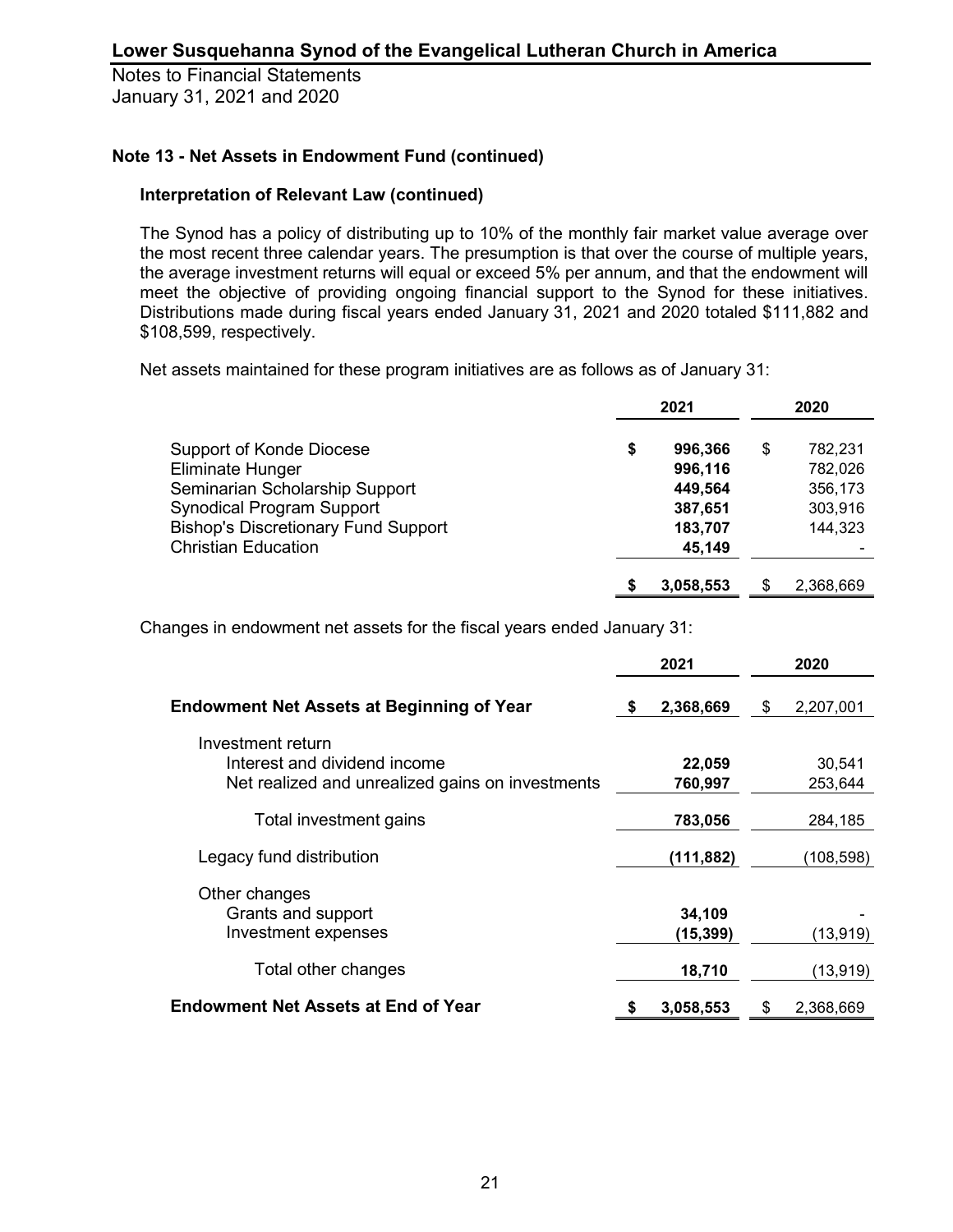## **Note 13 - Net Assets in Endowment Fund (continued)**

## **Underwater Endowment Funds**

The fair value of assets associated with individual endowment funds with donor restrictions may fall below the level that the donor or the relevant state law requires the Synod to retain as a fund of perpetual duration. In accordance with the Synod's investment policy, endowment funds with donor restrictions are reported at the original value of initial and subsequent gifts (see Interpretation of Relevant Law). As a result, there were no deficiencies reported as of January 31, 2021 and 2020.

## **Note 14 - Paycheck Protection Program**

In response to the COVID-19 pandemic, the Paycheck Protection Program (PPP) was established under the Coronavirus Aid, Relief, and Economic Security Act (CARES Act) and administered by the Small Business Association. Organizations who met the eligibility requirements set forth by the PPP program could qualify for PPP loans. If the loan proceeds are fully utilized to pay qualified expenses, the full principal amount of the PPP loan, along with any accrued interest, may qualify for loan forgiveness, subject to potential reduction based on the level of full-time employees maintained by the organization.

On April 29, 2020, the Synod received a loan of \$234,127 under the PPP program provided by Members 1st Federal Credit Union. The loan bears interest at 1.0%, with principal and interest payments deferred for the 10 months following the 24 week spending period. After that, if the loan is not forgiven under the terms of the PPP, the loan and interest would be paid back on a monthly basis with a final payment due on April 29, 2022.

When the Synod applied for the loan, they believed it would qualify to have the loan forgiven under the terms of the program and; therefore, considered the loan to be substantively a conditional government grant. The Synod submitted the program loan forgiveness application on September 24, 2020. On November 12, 2020, the Synod was granted forgiveness on the full amount of the program loan. The Synod has recognized the program income for the full amount of the program loan, \$234,127, in nonoperating activities on the statement of activities, and no liability for the program loan is reflected in the statement of financial position as of January 31, 2021.

## **Note 15 - Risks and Uncertainties**

On January 30, 2020, the World Health Organization declared the coronavirus outbreak a "Public Health Emergency of International Concern" and on March 10, 2020, declared it to be a pandemic. The actions taken to mitigate it have had, and are expected to continue to have, an adverse impact on the economy, financial markets, and the geographical area in which the Synod operates. It is unknown how long these conditions will last and what the complete financial effect will be to the Synod.

Additionally, it is reasonably possible that estimates made in the financial statements have been, or will be, materially and adversely impacted in the near term as a result of these conditions.